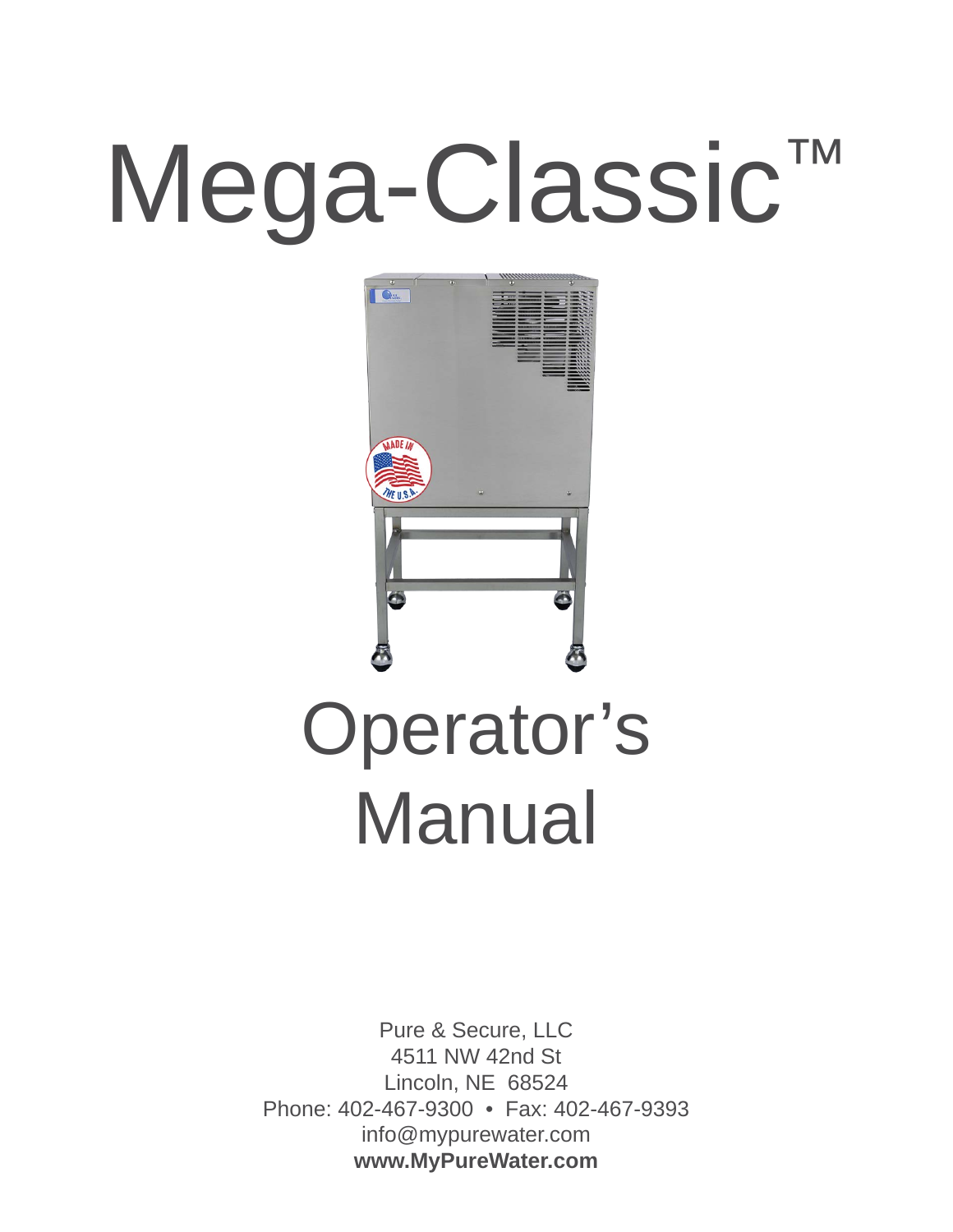# **Table of Contents**

| Connecting the Boiling Tank Drain Line & Overflow Line10 |
|----------------------------------------------------------|
|                                                          |
|                                                          |
|                                                          |
|                                                          |
|                                                          |
|                                                          |
|                                                          |
|                                                          |
|                                                          |
|                                                          |
|                                                          |
|                                                          |
|                                                          |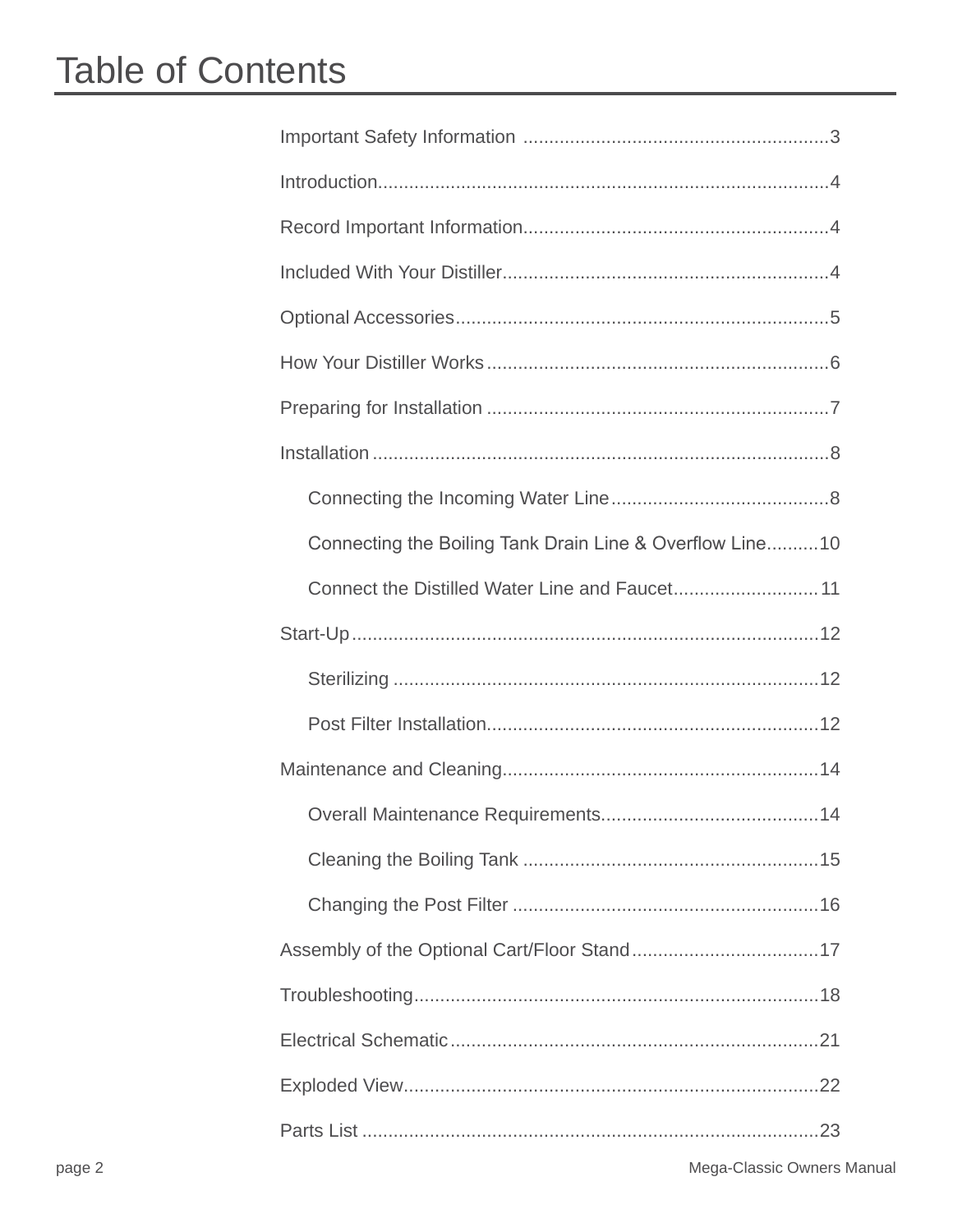- If you are not sure that your electrical outlet is properly grounded or that the circuit protection is correct, have it checked by a qualified electrician.
- Operate indoors only.
- The area **MUST** be well ventilated.
- **WARNING:** Disconnect the distiller from the power supply before assembling, adjusting or servicing the distiller.
- **NEVER** immerse the distiller in water or any other liquid.
- **NEVER** operate the distiller with a damaged cord or allow the cord to become exposed to hot surfaces.
- **DO NOT** use an extension cord or adapters.
- **DO NOT** let children play with the distiller.
- **DO NOT** touch the top of the distiller when it is operating because it becomes very hot.
- Exercise care when removing the boiling tank lid and never remove it when the distiller is operating.
- The installation and use of this product must comply with all applicable state and local laws and regulations.
- **IMPORTANT:** This distiller is designed to be used only with Pure Water accessories and replacement components.
- This distiller is equipped with fused pump circuitry. In the event of pump failure, check the pump fuse located on the panel under the switches. Replace only with a 1 amp Slo-Blo fuse. Never use any fuse larger than specified.
- • **NEVER** have the unit in the Auto Drain mode if an auto drain connection is absent.
- The physiological effects of the operation of this distiller, beneficial or otherwise have not been investigated by U.L.
- Operating Pressure 30-100 PSI
- Mega-Classic produces 12 gallons per day (0.5 gallons per hour) under normal operating conditions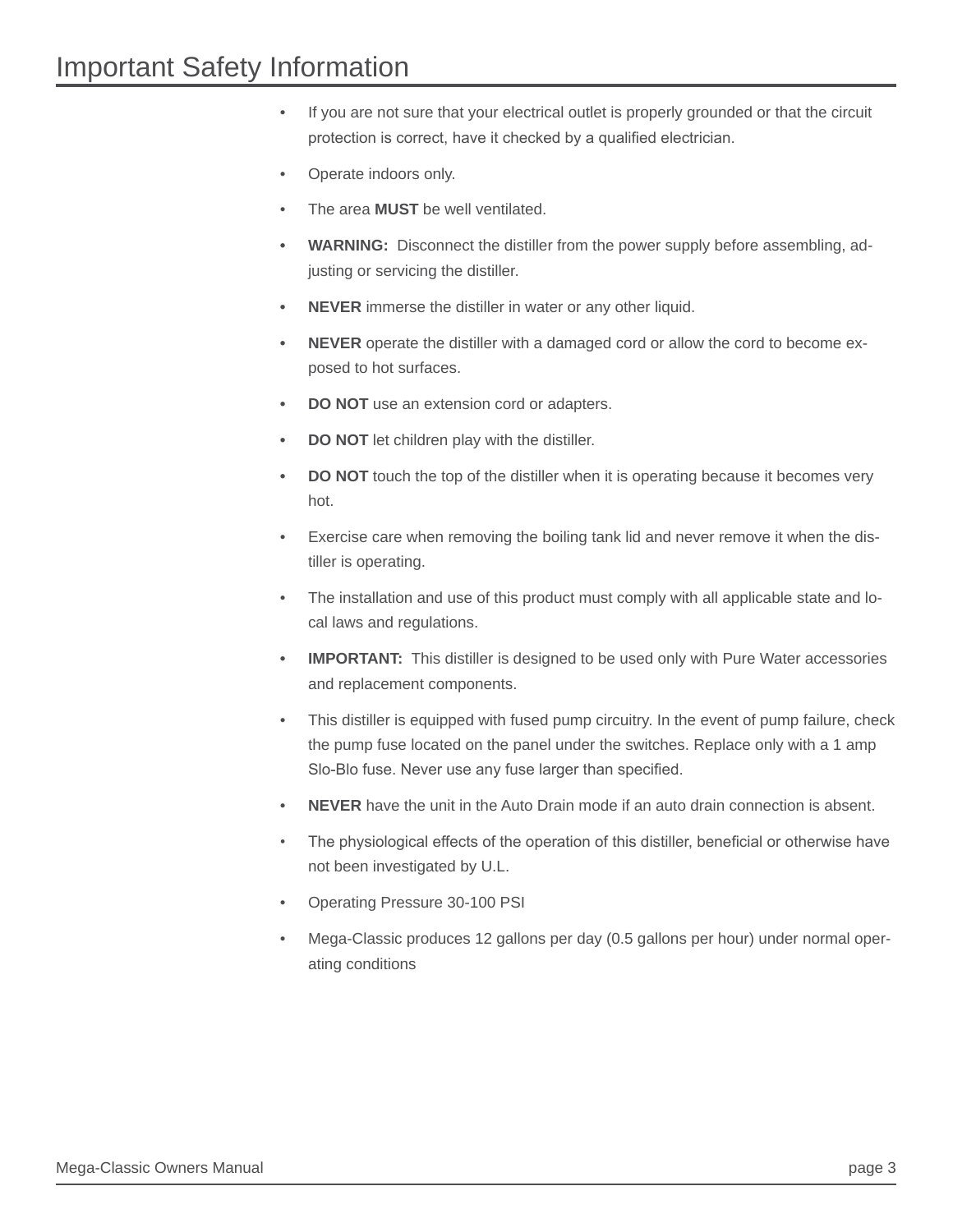Congratulations on purchasing the finest home water distillation system on the market. With proper care and attention, the Mega-Classic will give you many years of top performance and high-quality drinking water. Please read this manual thoroughly before installing and operating your Mega-Classic.

# Record Important Information

The model and serial number are found on the back panel. You should record the serial number below for future references.

Date of Purchase:

Model: <u>Pure Marchines</u> Marchines

Serial Number:

Purchased from:

## Included With Your Distiller

In addition to your Mega Classic distiller, your box will contain the following:







- Incoming Water Hook-up Kit. Includes: Saddle tapping valve  $1/4$ "S x  $1/4$ "T speedfit elbow 15 feet of 1/4" food-grade tubing
	- Drain Water Hook-up Kit. Includes: Hose clamp 1/2"T x 1/2"STEM speedfit elbow 12 feet of 1/2" flexible tubing 12 feet of 1/2" high-temperature tubing
- Distilled Water Hook-up Kit. Includes: Post filter 3/8"T x 3/8"STEM speedfit elbow Filter bracket 25 feet of 3/8" food-grade tubing 6" faucet kit  $3/8$ <sup>"</sup>T x  $1/4$ "F speedfit connector
- Owners Manual and Warranty Card
- Storage Tank Faucet
- **Manual Drain Kit**
- Power Cord





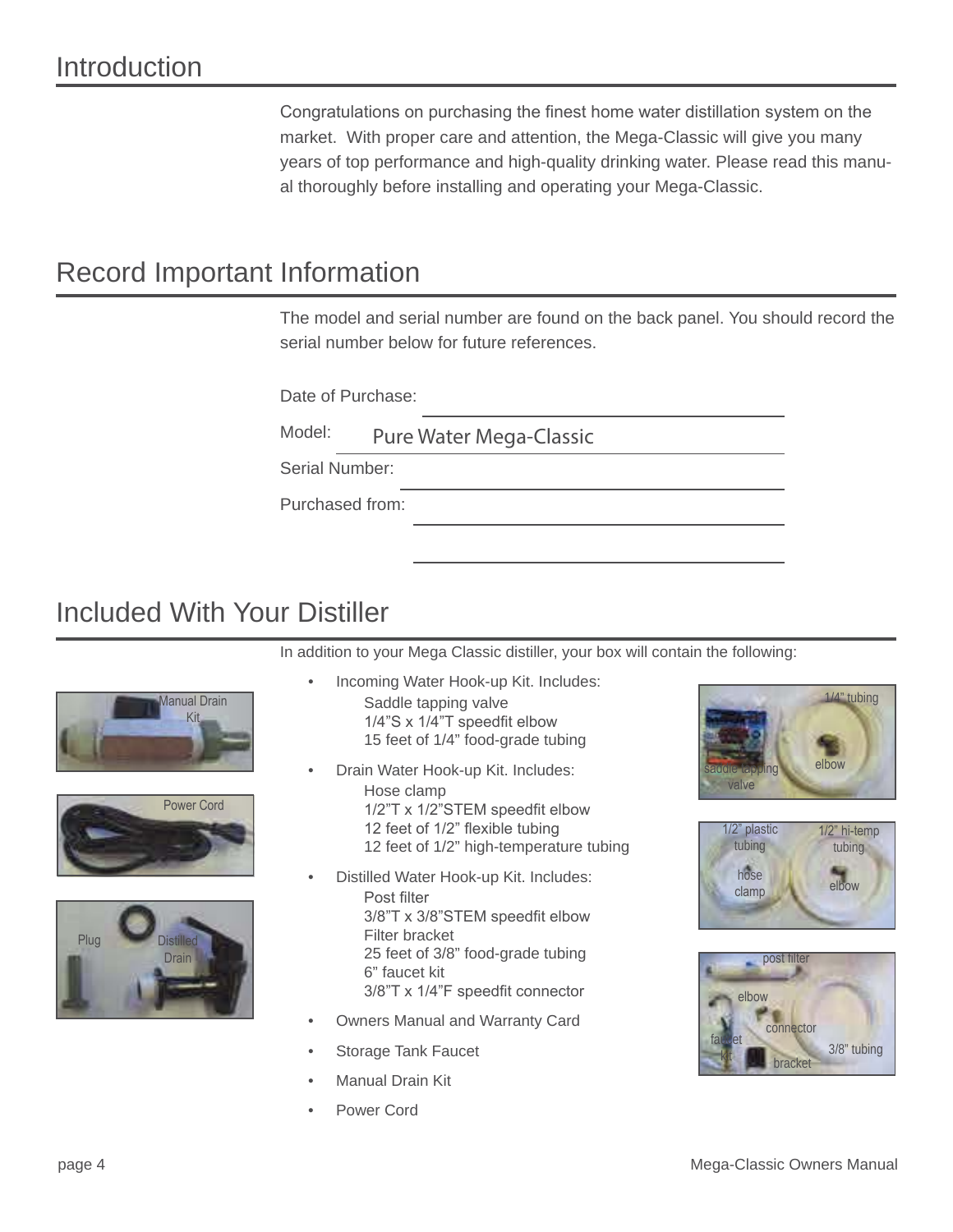The following are optional accessories or maintenance items for the Mega-Classic. They may be purchased from your Dealer or Distributor, or directly from Pure Water.

- Mega-Classic Cart/Floor stand with castors for ease of use, cleaning and service. Also allows for proper positioning for draining the boiling and storage tanks. Stock #36996.
- Auxiliary hook-up kit for running distilled water to your refrigerator or icemaker. Stock #19009.
- Pressure tank hook-up kit to protect the pump when using with multiple dispensers. 19009B.
- Lumen™ cleaner and descaler for cleaning the boiling tank. Stock #6603.
- Stainless steel polish. Stock #6606.
- Post-filter replacement cartridge. Stock #32513.
- Extended-reach faucet for your sink (an option from the standard 6" faucet). Stock #95304K.
- Use a Pre-Filter (Stock #19051) if you plan to draw water directly from the distilled water tank through the Distilled Water Drain.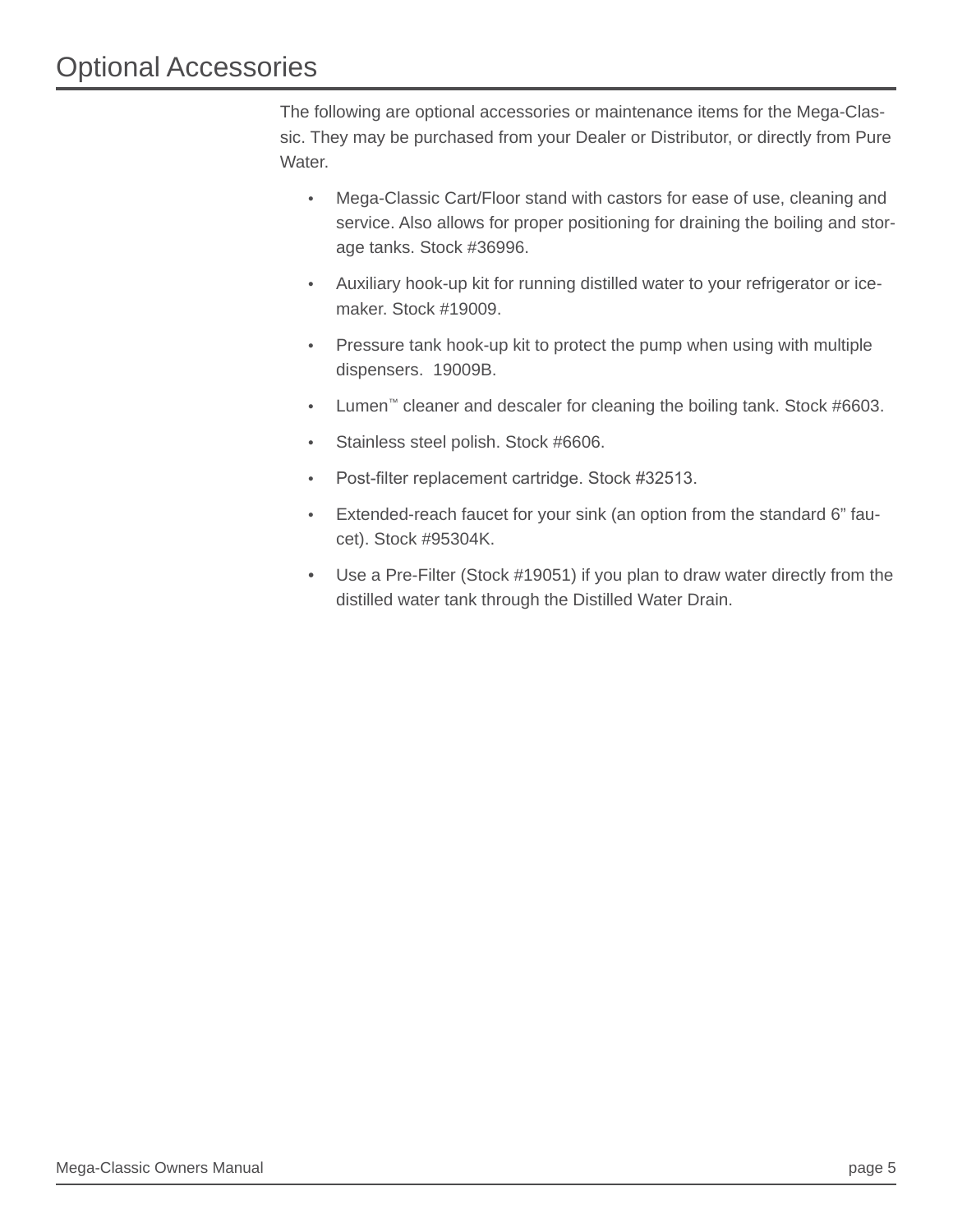### How Your Distiller Works

The Mega-Classic is designed to produce approximately one gallon of highquality, pure distilled water every two hours, or up to twelve gallons in a 24-hour period.

The Mega-Classic is a fully automatic unit. The water level in the boiling tank and storage tank are controlled by individual floats and a set of microswitches.

The boiling tank operates on a modified batch approach. Feedwater is automatically added until a high level is reached and this triggers the heating element and fan to operate. This begins the distillation cycle.

As the unit distills, the water level in the boiling tank falls. When the water level gets close to the heating element, the low-level microswitch is triggered, causing feedwater to be added until the high level is reached. If, for some reason, no water enters the boiling tank when needed, the fan and heating element will remain off until the condition is corrected.

Once the storage tank is full of distilled water, the unit will automatically shut down and the contents of the boiling tank are drained by the automatic drain valve, thereby flushing out most of the contaminants from the boiling tank. If a drain is not available for automatic draining, the unit can be set to drain manually.

The Mega-Classic will begin distilling again once the water level in the storage tank drops to approximately 3/4 full. It continues to operate until the storage tank is full again.

The built-in demand pump allows distilled water to be delivered to a faucet, chilled/hot water dispenser, refrigerator, icemaker or other locations as desired.



# Safety Feature

An overflow sensor is installed in the drip tray of your distiller in the unlikely event that a leak or an overflow situation occurs in your distiller. Your unit will automatically shut down when the switch senses a certain level of water in the drip tray.

#### Special Feature

An Hour Meter is installed on your Mega-Classic. This will allow you to track the operation and assist with scheduling maintenance.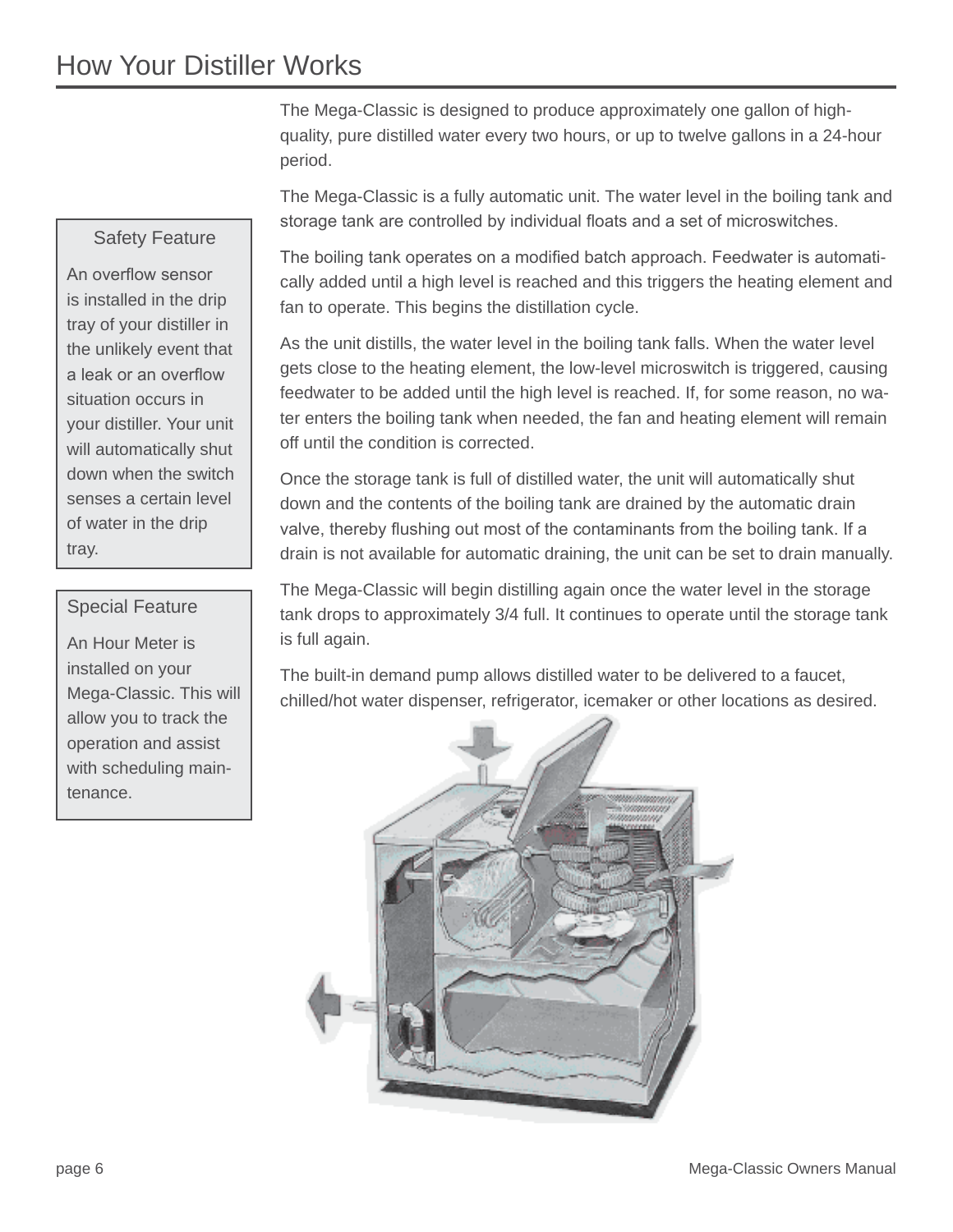# Preparing For Installation

*Note: The use of softened water is recommended to minimize scale build-up in the automatic drain valve.*

The Mega Classic is designed with an automatic draining feature. The boiling tank will drain when the storage tank is full, or if there is power loss. During installation you will install a manual valve in the drain line. This manual valve allows you to stop the water from draining if you do not have a drain available. If you have a drain you will leave the valve in the open position. If you do not have a drain then you would close this valve. If you close this valve it is highly recommended to drain the boiling tank water into a bucket at least once per month.

Other things to consider when installing your Mega-Classic:

- Select an area that will allow the distiller to remain level. Improper leveling could affect the production rate.
- The distiller must be located in close proximity to a water supply, floor or other drain and appropriate electrical supply source. The distiller should also be located in a well ventilated room.
- The Mega-Classic should be installed at least two feet above the floor. This is for several reasons:
	- 1. Easier position to observe and maintain.
	- 2. Better drainage from the boiling tank when it dumps the residue water.
- Electrical requirements: Isolated 115 VAC, 20 amp circuit (220 VAC, 10 amp). Check the electrical rating on the label on the rear of the distiller.
- When connecting the tubing into the quick-connect fittings, it is critical the tubing be inserted fully! The tubing should insert into the fitting 1/2" to 3/4". Failure to do so could cause water damage. We recommend that prior to inserting the tubing, you mark the tubing 1/2" from the end being inserted into the fitting, then pull back on the tubing to verify it is attached securely. This should ensure the tubing is properly and fully installed. Also, make sure the tubing is cut squarely and is free of rough edges.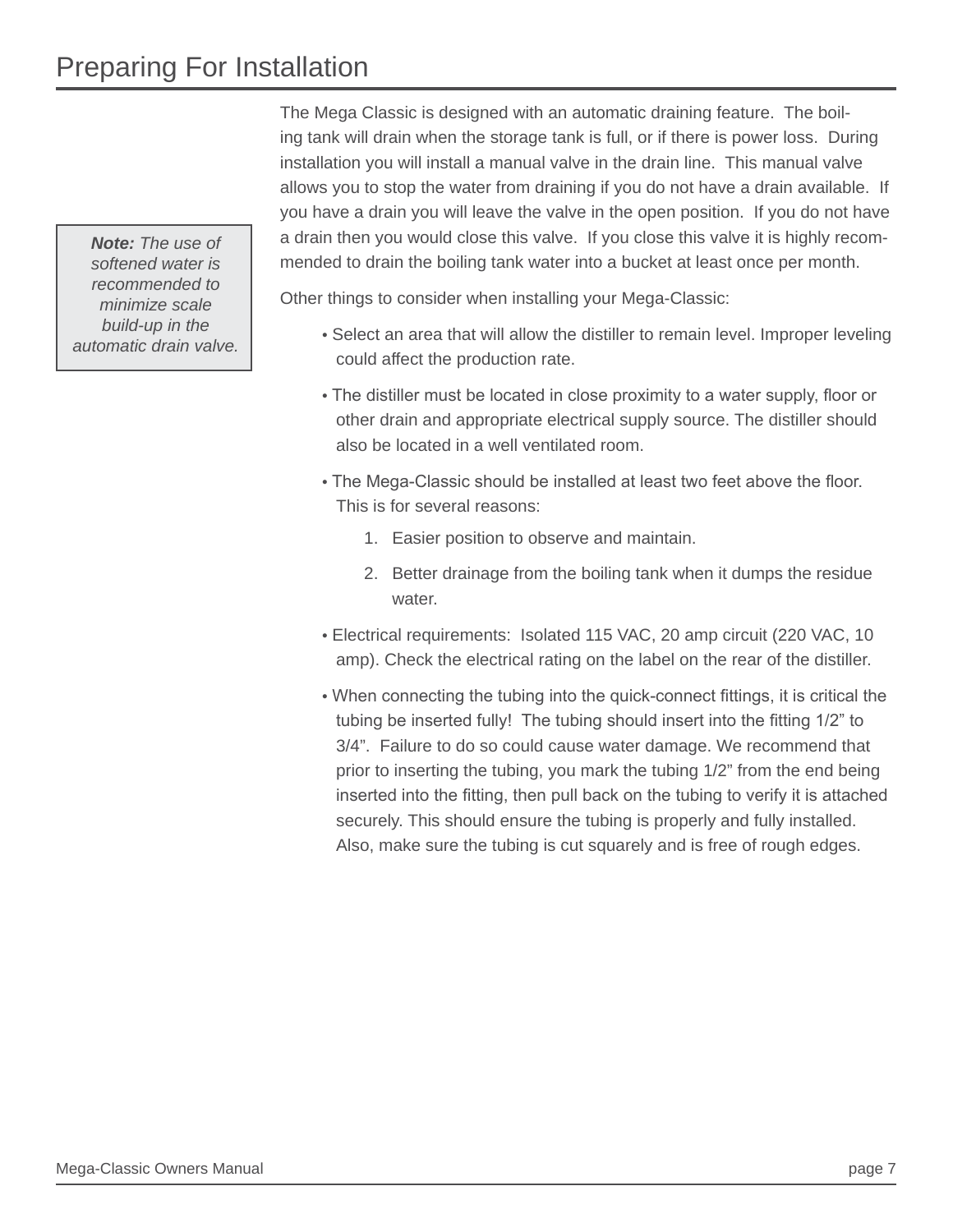## Installation

*Caution: The Mega-Classic is heavy. Please use caution during installation.*

*Note: The use of softened water is recommended to minimize scale build-up in the boiling tank.*

*Caution: Never use the hot water line for your incoming water.*

#### *CAUTION: The Mega Classic weighs approximately 75 lbs. Follow these instructions to prevent injury.*

- 1. Open the carton from the bottom by cutting along the dotted line with a utility knife.
- 2. Carefully slide the carton up so the distiller is in the upright position when the carton is removed.
- 3. Remove and identify all parts kits as listed on page 4.

#### Connecting the Incoming Water Line

#### *Notes and Cautions:*

*CAUTION: DO NOT use a hot water line for your supply line.*

*CAUTION: DO NOT turn the saddle tapping valve handle before or during installation. Be sure the piercing lance does not protrude beyond the rubber gasket. Failure to do this may result in damage to the piercing needle.*

*Note: The use of softened water for the raw water supply is recommended to minimize scale build-up in the boiling tank and automatic drain valve.* 

*Note: The Mega-Classic comes standard with a saddle tapping valve. In some areas a saddle tapping valve may not be permitted. In such instances, contact your authorized Pure Water Distributor for other water line connection options.* 

#### **To hook-up the Incoming Water Line:**

- 1. Locate the parts kit bag identified "Raw Water Hook-Up Kit".
- 2. Turn the household water supply OFF.
- 3a. For installation on *copper pipes*:
	- a. Assemble the saddle tapping valve on the cold water pipe so the outlet is in a convenient direction. See figure 1.
	- b. Tighten the screws evenly. The brackets should be parallel. Tighten firmly, but do not overtighten.



c. Connect the 1/4" plastic tubing to the saddle tapping valve.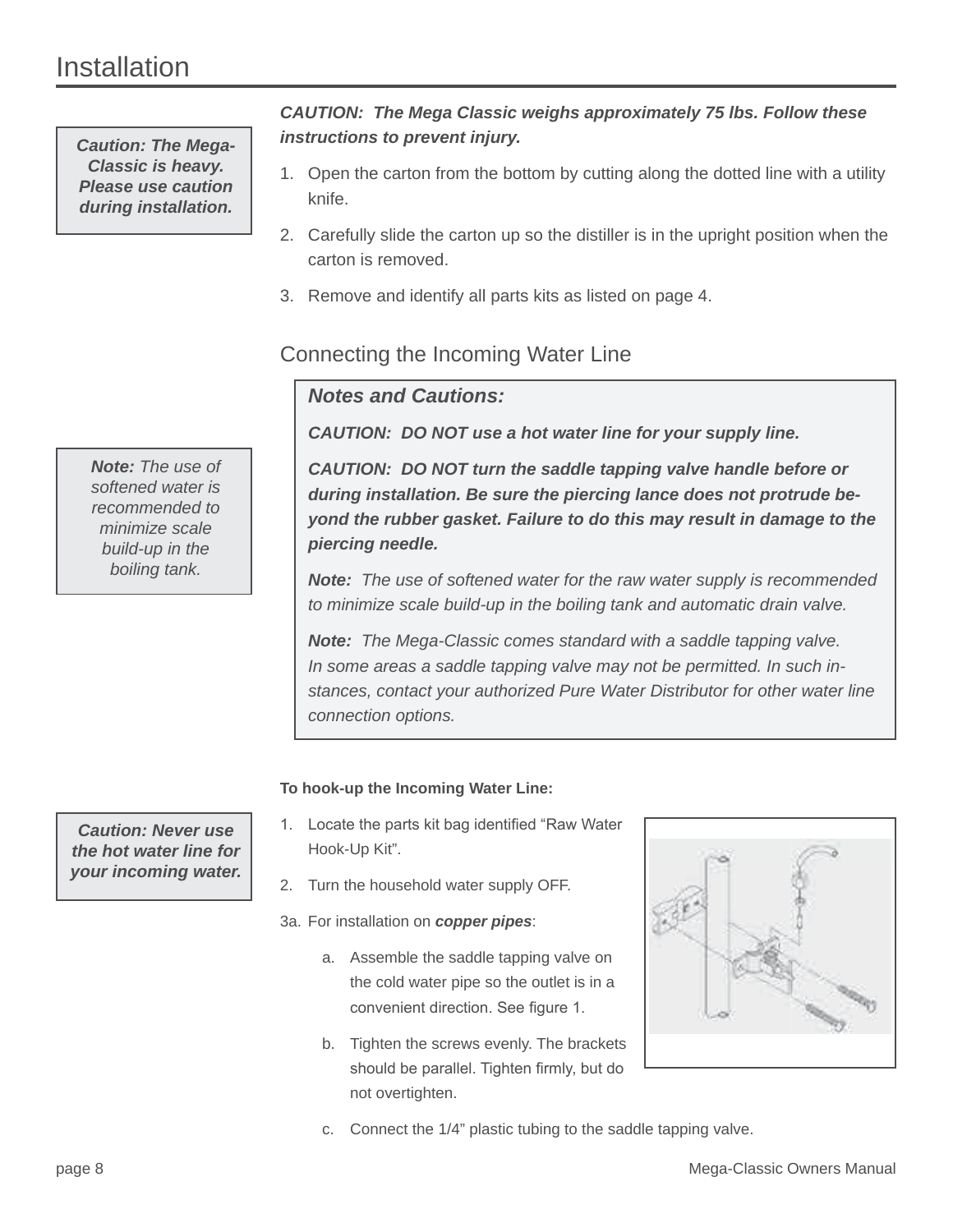- d. Coil a minimum of 8 feet of tubing behind the distiller to allow it to be moved away from the wall for cleaning or service.
- e. Cut the required length of tubing to run from the saddle tapping valve to the distiller.
- f. Install the speedfit elbow onto the fitting marked "Raw Water In". Pull to test.
- g. Connect the other end of the 1/4" plastic tubing to the elbow. Pull to test.
- h. Turn the saddle tapping valve handle clockwise until you feel it is firmly seated. Note: You have now pierced the water supply line and the valve is closed.
- i. Turn the handle counterclockwise to open the valve. Turn on the household water supply and check the connections for leaks. Tighten where required.
- 3b. For installation on *brass, steel, or PVC pipes*:

*Note: Make sure the water supply is turned off and drain the line. Make sure your are using the COLD water line.*

- a. Drill a 3/16" hole in the pipe. Use a hand drill to avoid shock hazard.
- b. Turn the saddle tapping valve handle to expose the lance beyond the rubber gasket no more than 3/16".
- c. Assemble and place the body of the valve over the hole so the lance fits into the hole. Make sure the outlet is in a convenient direction. See figure 1.
- d. Tighten the screws evenly. The brackets should be parallel. Tighten firmly, but do not overtighten.
- e. Turn the saddle tapping valve handle clockwise to close the valve.
- f. Connect the 1/4" plastic tubing to the saddle tapping valve.
- g. Coil a minimum of 8 feet of tubing behind the distiller to allow it to be moved away from the wall for cleaning or service.
- h. Cut the required length of tubing to run from the saddle tapping valve to the distiller.
- i lnstall the speedfit elbow onto the fitting marked "Raw Water In". Pull to test.
- j. Connect the other end of the 1/4" plastic tubing to the elbow. Pull to test.
- k. Turn the handle counterclockwise to open the valve. Turn on the household water supply and check the connections for leaks. Tighten where required.

**Caution: Never use the hot water line for your incoming water.**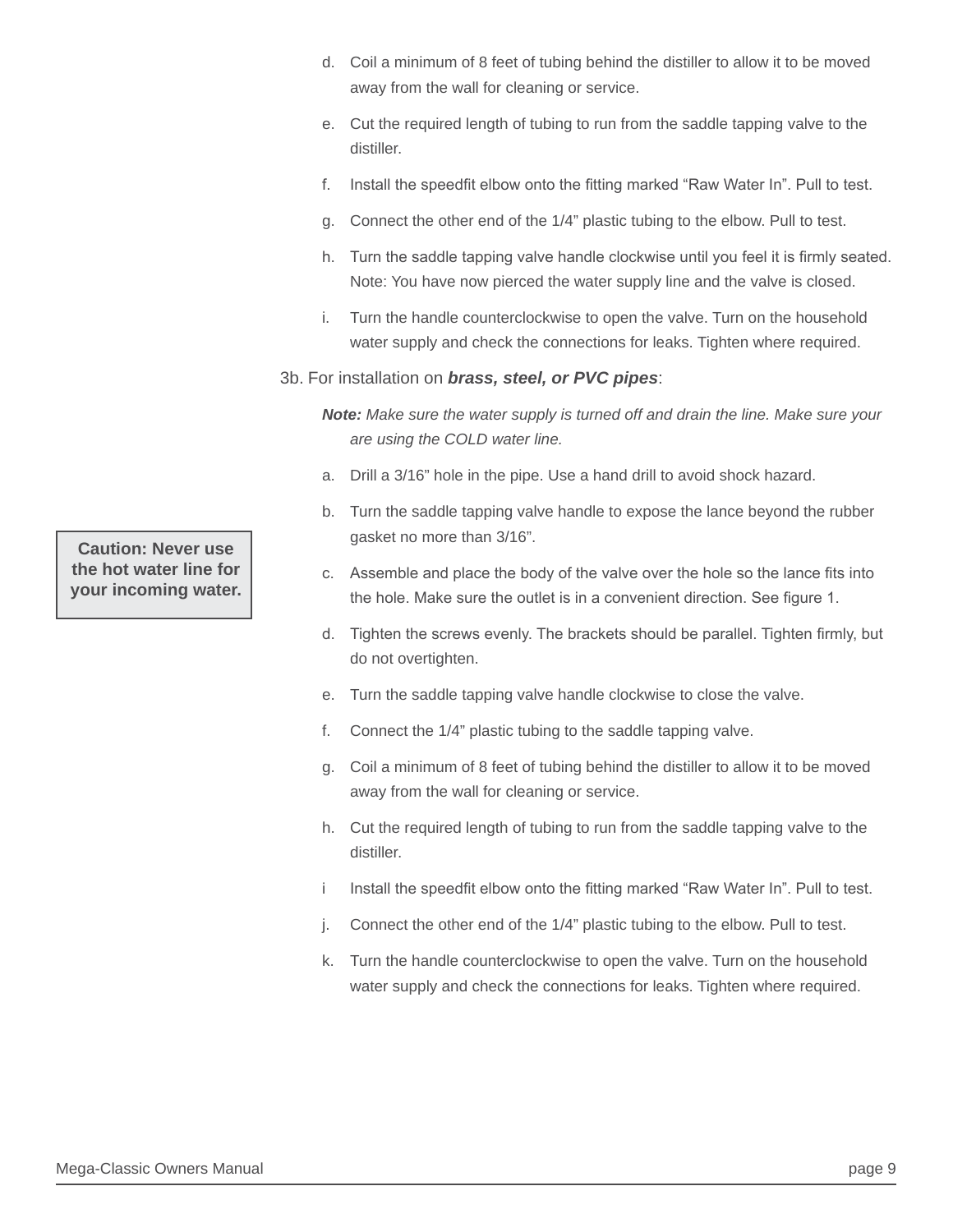#### Connecting the Boiling Tank Drain Line & Overflow Drain Line

#### *Notes and Cautions:*

*CAUTION: The boiling tank drain line delivers water in excess of 160° F to drain when actuated. Caution should be used when running this line to ensure safe placement of the tubing. The end of the tube should be secured to prevent movement during the draining cycle. If young children might be around the system, it is desirable to run the drain line through a large diameter piece of CPVC tubing which serves as a shield/insulator.*

*Note: Do not connect the drain line directly to a waste water drain, sewer or trap. Always allow an air gap between the drain line and the waste water to conform with local codes, and to prevent the possibility of waste water being forced back into the*  distiller. See figure 2.



*Note: If you are draining into plastic pipe,* 

*it must be rated CPVC at a minimum to handle the temperatures of boiling water. PVC is unacceptable.*

*Note: This unit, under normal operating settings, should be self draining. It is recommended that the distiller be installed with a proper drain. The location of the boiling tank drain outlet on the rear of the machine MUST be higher than the household drain. We recommend that you install your distiller on the custom designed stand available through Pure Water (part #36996). Failure to install the distiller*  properly could result in the unit draining hot water onto the floor. If your installa*tion plans do not call for installing with a drain, you can manually close the drain by using the Manual Drain Kit. Pure Water cannot be responsible for any damage resulting from improper installation.* 

#### To hook-up the Boiling Tank Drain Water Line & Overflow Drain Line:

- 1. Locate the parts kit bag identified "Drain Water Line Hookup Kit".
- 2. Insert one end of the manual drain valve into the  $1/2$ " x  $1/2$ " speedfit elbow. Press in firmly. Pull to test.
- 3. Insert the elbow into the red fitting on the back of the Mega-Classic marked "Boiling Tank Drain". Press in firmly. Pull to test.
- 4. Insert the high-temperature tubing into the manual drain valve. Pull to test.
- 5. Slide the 5/8" hose clamp onto the end of the clear, flexible 3/8" tubing. Install the tubing onto the elbow marked " Overflow Drain" on the lower rear of the unit. Tighten the hose clamp securely with a screwdriver.
- 6. Run the overflow drain line to the same location as the boiling tank drain line. Secure together if desired.
- 7. To hook up unit as manual drain operation, See Manual Drain Kit.

*Caution: Always allow an air gap between the drain line and the waste water drain.*

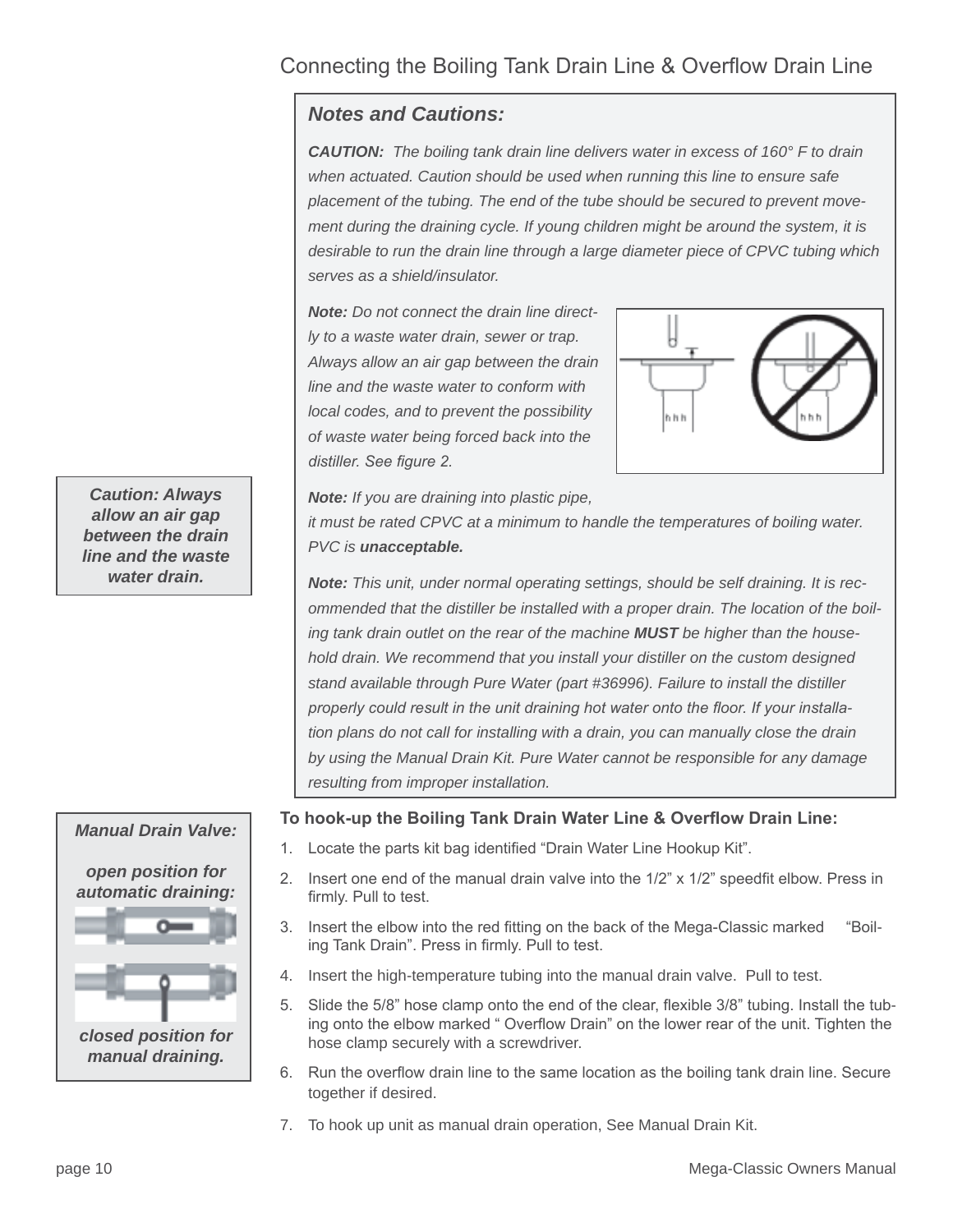#### Connecting the Distilled Water Line and Faucet

#### *Notes and Cautions:*

*Note: Always use food-grade tubing (as included with the kit) for plumbing distilled water. NEVER use copper, as it can leech into the distilled water.*

#### **To hook-up the Distilled Water Line:**

- 1. Locate the parts kit bag identified "Distilled Water Line Kit".
- 2. Insert the elbow into the blue fitting on the back of the unit marked "Distilled Water" Out". Press in firmly. Pull to test.

Note:If you purchased a pressure tank for your Mega Classic, please take note of installation instructions included with our Pressure Tank Kit now. If no pressure tank will be used, please proceed.

#### **To hook-up the Faucet:**

- 1. Locate the faucet included in the Distilled Water Line Hook-Up Kit.
- 2. Wrap the stem of the faucet with Teflon Tape and install the faucet at the desired point of dispensing as shown in figure 3. Note: The channel washer and stem nut should be tightened fully and be flush to the bottom of the sink top to hold the faucet in place.
- 3. Install the 3/8" speedfit connector onto the bottom of the threaded stem of the faucet.
- 4. Determine the correct length of 3/8" tubing needed to connect the outlet of the Distiller to the faucet. Cut and route the tubing to desired locations. We recommend that you secure the 3/8" waterline to the floor joists or other structure of the house to prevent the tubing from moving during water dispensing.

Note:Leave enough extra tubing to install the filter and to move the unit for cleaning.

5. Insert one end of the routed 3/8" tubing into the speedfit connector on the bottom of the faucet and the other end into the elbow labeled "Distilled Water Out" on the back of the distiller. Press in firmly. Pull to test.



Figure 3

*Caution: Never use copper tubing to run your distilled water line. It can leech into the distilled water.*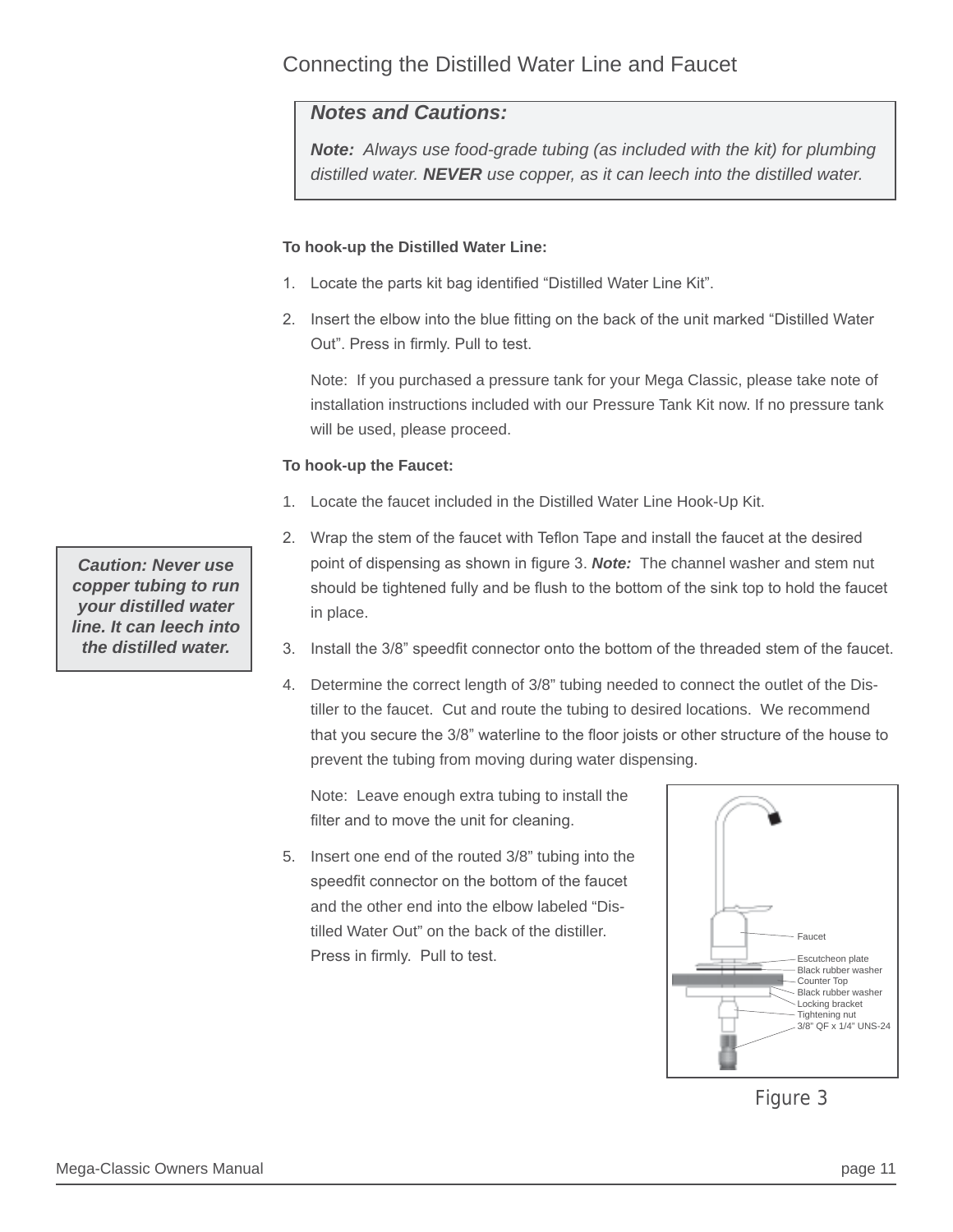#### *Notes and Cautions:*

*CAUTION: Do not, under any circumstances, cut or remove the round grounding prong from the electrical plug.* 

**Note:** Open the boiling tank lid and remove the wire tie restraining the float. This *is used to prevent damage during shipment.* 

*Note: This system must be fully grounded at all times. The electrical receptacle*  you use must be a fully grounded, single phase, AC 115-120 volt, 20 amp minimum *circuit. If a two-pronged wall receptacle is encountered, it is the personal respon*sibility and obligation of the customer to contact a qualified electrician and have it *replaced with a properly grounded three-pronged wall receptacle or have a grounding adaptor properly grounded. If an extension cord must be used, it should be a*  3-wire, 20-amp minimum cord.

#### First-Time Start-Up, Rinsing, Sterilizing, and Filter Installation

Tools/Items Needed: 5 gallons of Distilled water at room temperature

 Liquid chlorine bleach Phillips screwdriver Utility knife Adjustable wrench

*Caution: Do not in*stall carbon filter until *solution is completely drained.*

We recommend that you sterilize your Mega Classic before putting it into use in order to eliminate any microorganisms that may have collected in the storage tank.

#### *To sterilize the waterlines from the distiller to your faucet and/or icemaker*

#### *(steps 1-12):*

- 1. Lift the access panel from the top of the unit. See figure 4.
- 2. Remove the top right vented panel by removing the three screws with a phillips screwdriver. See figure 4.
- 3. Remove the storage tank lid and set aside.
- 4. Pour in 2 1/2 gallons of Distilled water from the 5 gallon bottle into the storage tank.
- 5. Add 1 teaspoon of liquid bleach to the storage tank and mix well.

*Caution: Do not add more than 1 teaspoon of liquid bleach into the storage tank.*



Figure 4

 Usage of safety glasses and rubber gloves is strongly recommended.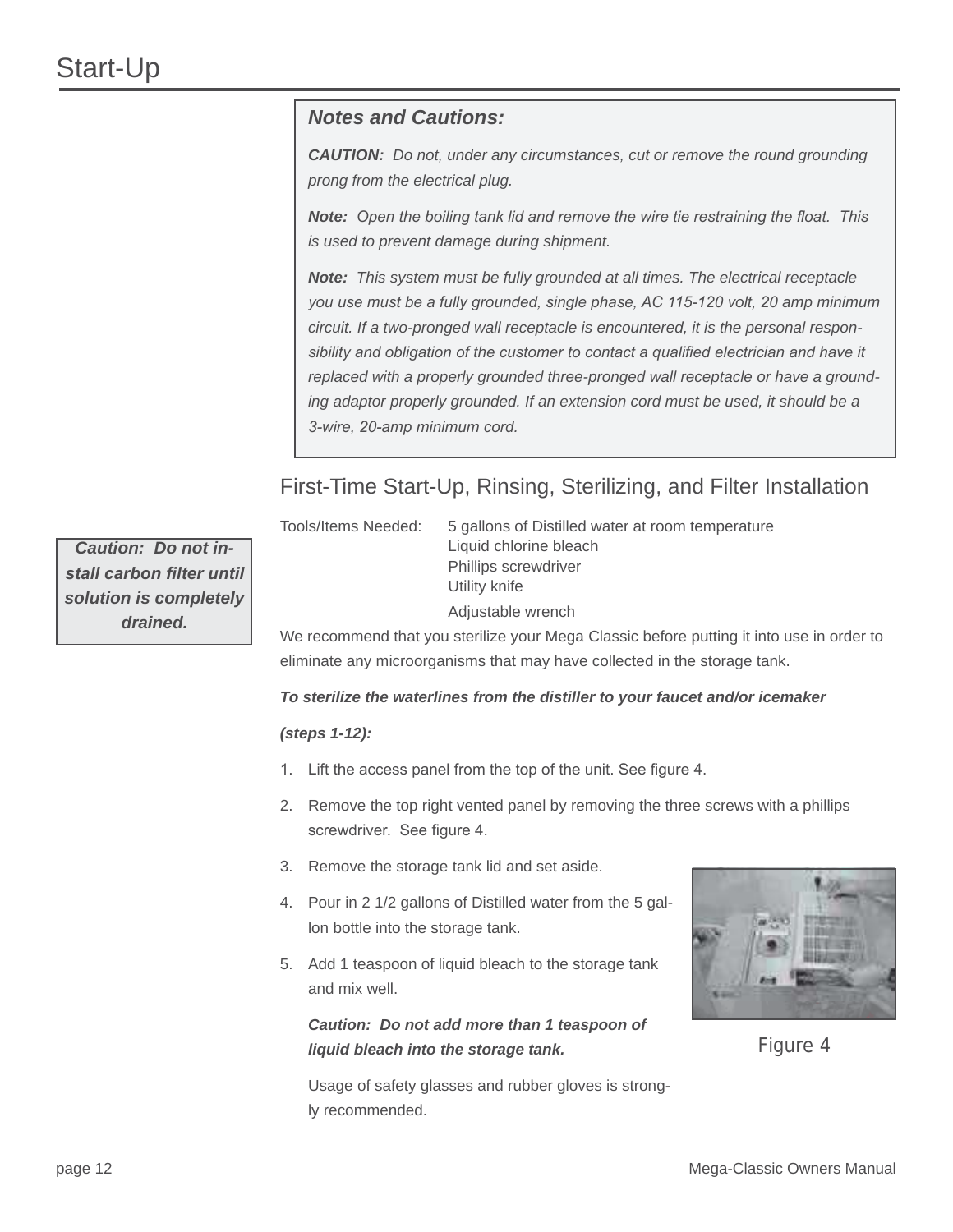- 6. Replace storage tank lid and vented cover.
- 7. Plug power cord into the machine and plug the distiller into the power supply.
- 8. Turn the main power switch ON.
- 9. Open the faucet for 15 to 20 seconds ensuring there is a steady stream of water, then close the faucet.

#### *Caution: Do not consume this solution.*

10. Check water line for leaks. Tighten where required.

#### *Caution: If a leak is present, the pump may start automatically.*

- 11. Allow the solution to remain in the system for 10-15 minutes.
- 12. Open the faucet and pump the remaining water from the storage tank. When the pump shuts off, press the "PUMP OVERRIDE" switch until no water is present. See figure 4a. Close the faucet.

#### *To sterilize your distiller storage tank (steps 13-15):*

- 13. Turn the function switch to DISTILL and the fan switch to STERILIZE. The fan will shut off. See figure 4a.
- 14. Allow to steam sterilize for 45 minutes to 1 hour.

#### *Caution: For proper sterilization, unit must run for at least 45 minutes, but longer than 1 hour may harm the distiller.*

- 15. Switch the main power to OFF. Unplug the distiller from the power supply.
- 16. Remove the top, right vented panel and the storage tank lid.
- 17. Pour the remaining 2 1/2 gallons of distilled water into the storage tank.
- 18. Replace the storage tank lid and vented panel.
- 19. Install the carbon filter.
	- a. At a location close to the Mega-Classic, install the post filter bracket using the tape installed on the bracket, or use a nail or a screw to affix to a wall.
	- b. Place the post filter into the bracket and ensure it is secure.
	- c. From the existing, distilled water line, cut the desired length of tubing to run from the back of the machine to the filter. Insert the tubing from the back of the machine to the inlet on the post filter. Insert the tubing from the faucet to the outlet of the post filter. Press in firmly. Pull to test.
- 20. Plug the unit into the power source and turn the main power switch ON.
- 21. Open faucet and pump out water from the storage tank until the pump shuts off. **DO NOT CONSUME THIS SOLUTION.**



Figure 4a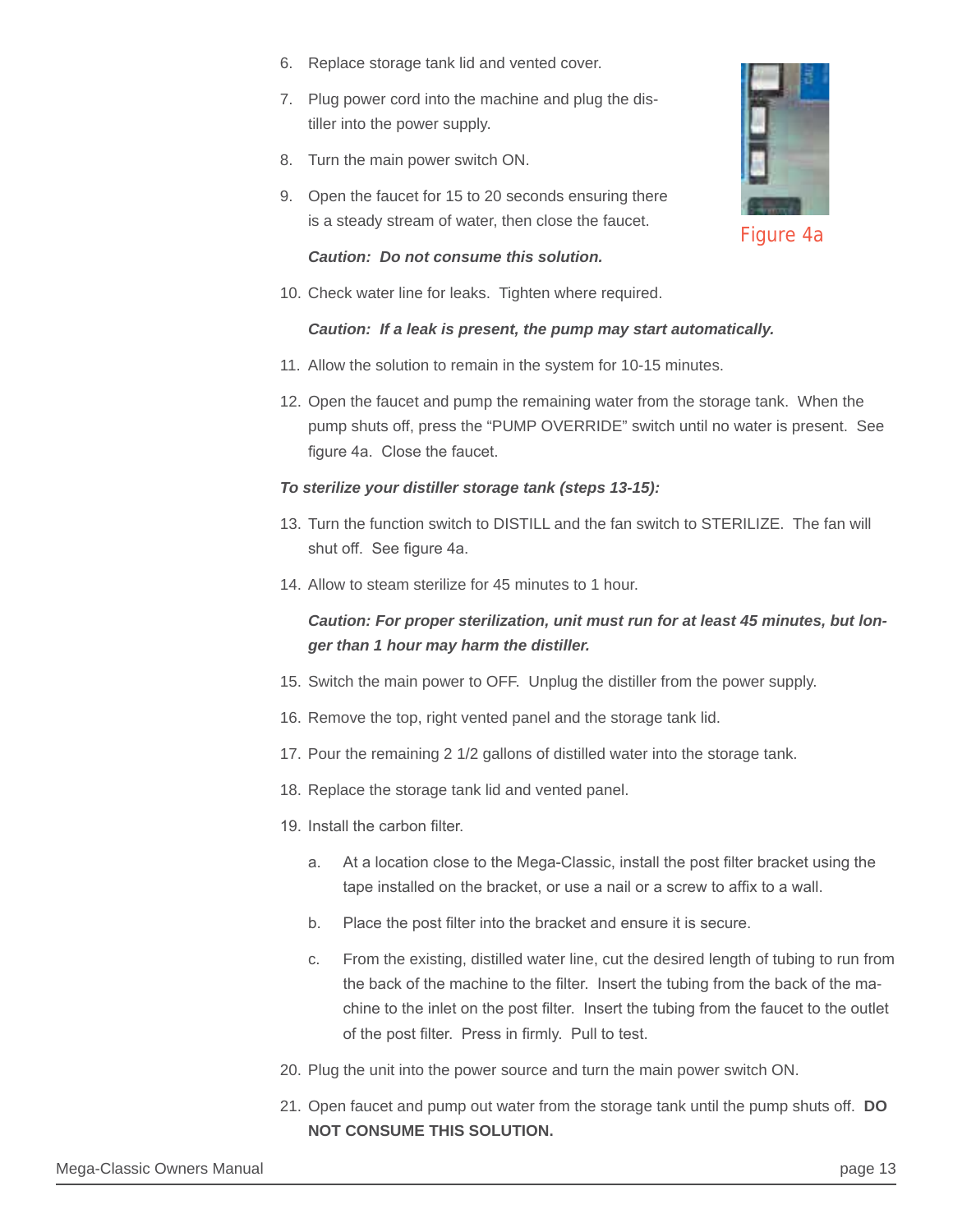- 22. Turn the fan switch to DISTILL. See figure 4a.
- 23. Allow distiller to operate and fill up the storage tank. Distiller will shut off automatically. This will take approximately 24 hours.
- 24. Open the faucet and allow to run for 3 to 4 minutes to flush out the system. DO NOT CONSUME. Close the faucet. The pump should shut off and the machine will startup.

 *NOTE: If pump does not shut off, you may have a leak in your water line.* 

25. You now have approximately 5 gallons of water in the storage tank for consumption.

### Maintenance and Cleaning

If operated in the recommended automatic drain mode, the Pure Water Mega-Classic is designed for low maintenance performance. The Mega-Classic has a built-in drain valve that flushes the contaminants and residue out of the boiling tank after each full tank of distilled water is produced. This minimizes the build-up of scale in the boiling tank.

#### Overall Maintenance Requirements

The following guide should be used for the maintenance of your distiller. The timing will vary according to your local water conditions. It is your responsibility to maintain your equipment. Without proper maintenance, your distiller may not produce optimum results. The following times may be far too long for your particular area, so keep track of the average time and adjust the schedule below:

**Every month\*:** Clean the boiling tank (see below).

\* More frequent if water is hard

**Every 3 months:** a) **Change the post filter** (see page 16). b) **Clean the exterior.** Use Stainless Steel Polish & Cleaner (stock #6606). It is available from your Dealer or Distributor or from Pure Water. **Every 6 months:** a) **Sterilize** (see page 12).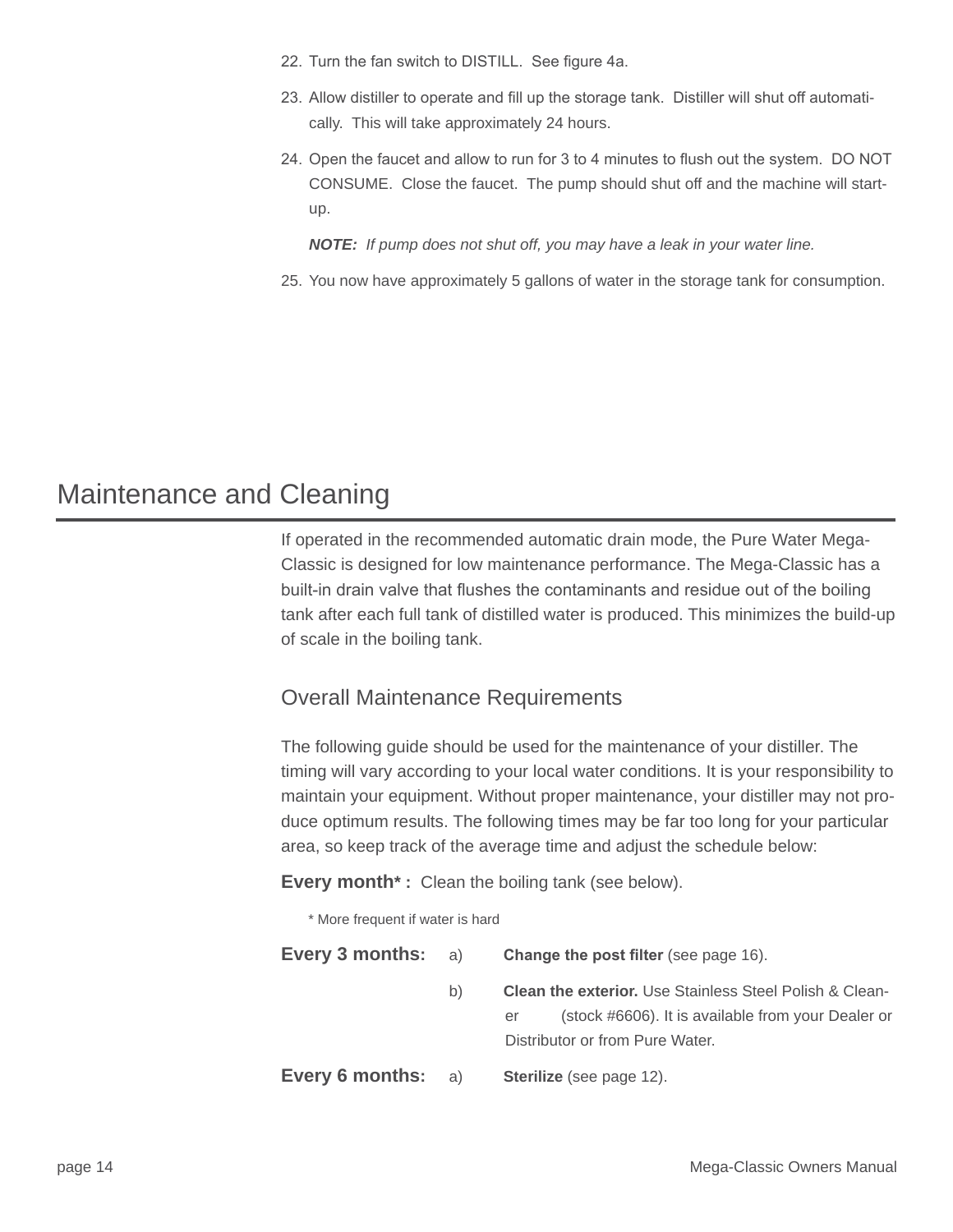#### Cleaning the Boiling Tank

#### **Notes and Cautions:**

*Caution: Under no circumstances should the cleaning solution be heated and run through a distillation cycle.* 

*Note: If operating in the manual drain mode, you will need to drain the boiling tank once per week.*

*Note: Failure to clean the interior can result in:* 

- *a) Scale build-up causing premature heating element or drain valve failure.*
- b) Reduced purity of the distilled water due to the possibilities of splash over of *contaminants from the boiling tank.*

#### **To clean the boiling tank:**

- 1. Open the auxiliary faucet at the sink and remove enough water to restart the unit. This will be evident because the fan will turn on.
- 2. Open the top cover and move the function switch to "Clean". The fan will stop.
- 3. Carefully feel the boiling tank lid and check the temperature. If it is hot, wait at least 30 minutes for the unit to cool.
- 4. After the unit is cool, remove the boiling tank lid.
- 5. Add Lumen™ by following the directions on the package.
- 6. Add additional water using a jar or pitcher until the water level inside the boiling tank is above the scale line. **Caution: Do not overfill.**
- 7. Let the solution stand overnight.
- 8. After the scale has softened, turn the main power switch OFF. This will allow the boiling tank to drain. Once the boiling tank has drained, turn the main power switch ON and allow the boiling tank to refill. Turn the power OFF again, repeat this step several times to flush the boiling tank of cleaning solution and scale.

*Note: If using the Manual Drain Kit, ensure that the manual drain valve is in the "open" position.*

9. Return the function switch to "Distill". The unit is now ready for normal operation.

*Note: If cleaning the unit without the automatic drain connections, ensure that you have a 3-gallon container or other method of catching the drain water.*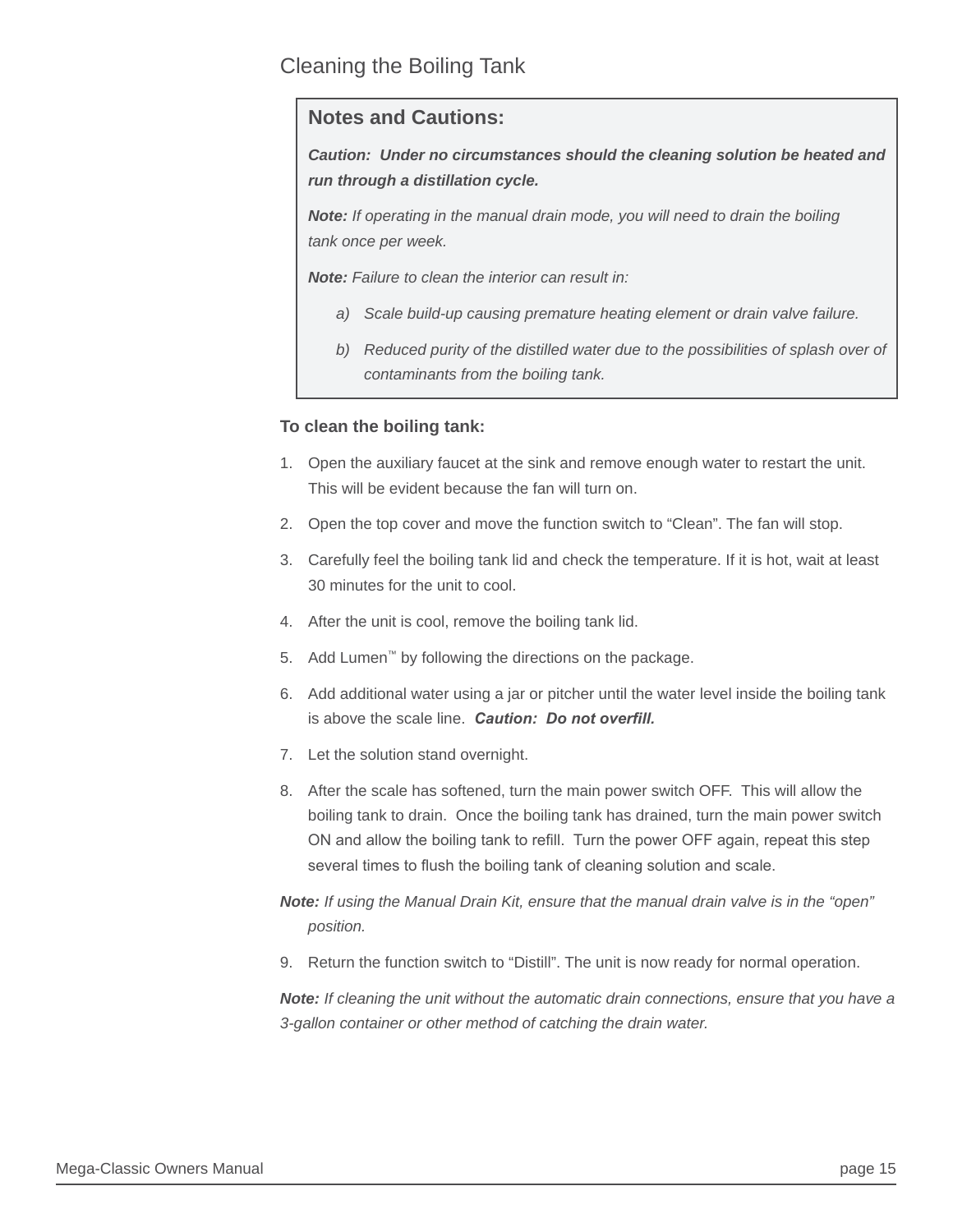#### Changing the Post Filter

- 1. Turn the main power switch to "Off" and open the auxiliary faucet at the sink to bleed the line of pressure. Close the faucet.
- 2. Have a bucket available to catch any excess water in the line. Remove the post filter by releasing the fittings on each end. Use care when removing the filter because you will need to reuse the fittings.



Figure 5

Push in on the grey ring in the fitting, while pulling the tube out with the other hand.

- 3. Remove the fittings from each end of the post filter (see figure 5). Wrap the threads of each fitting with new Teflon tape, and install in the new filter cartridge. Tighten securely.
- 4. Connect the inlet side of the filter to the waterline.
- 5. Using a bucket, hold the filter outlet over the bucket. Turn the main power switch to "On" and allow water to flush the carbon fines out of the new filter. If the storage tank is low, depress the pump switch to "Override" to flush the filter. Continue until the water coming out of the filter is clear.
- 6. Once flushed, turn the main power switch to "Off".
- 7. Reconnect the outlet side of the filter to the waterline and turn the main power switch to "On".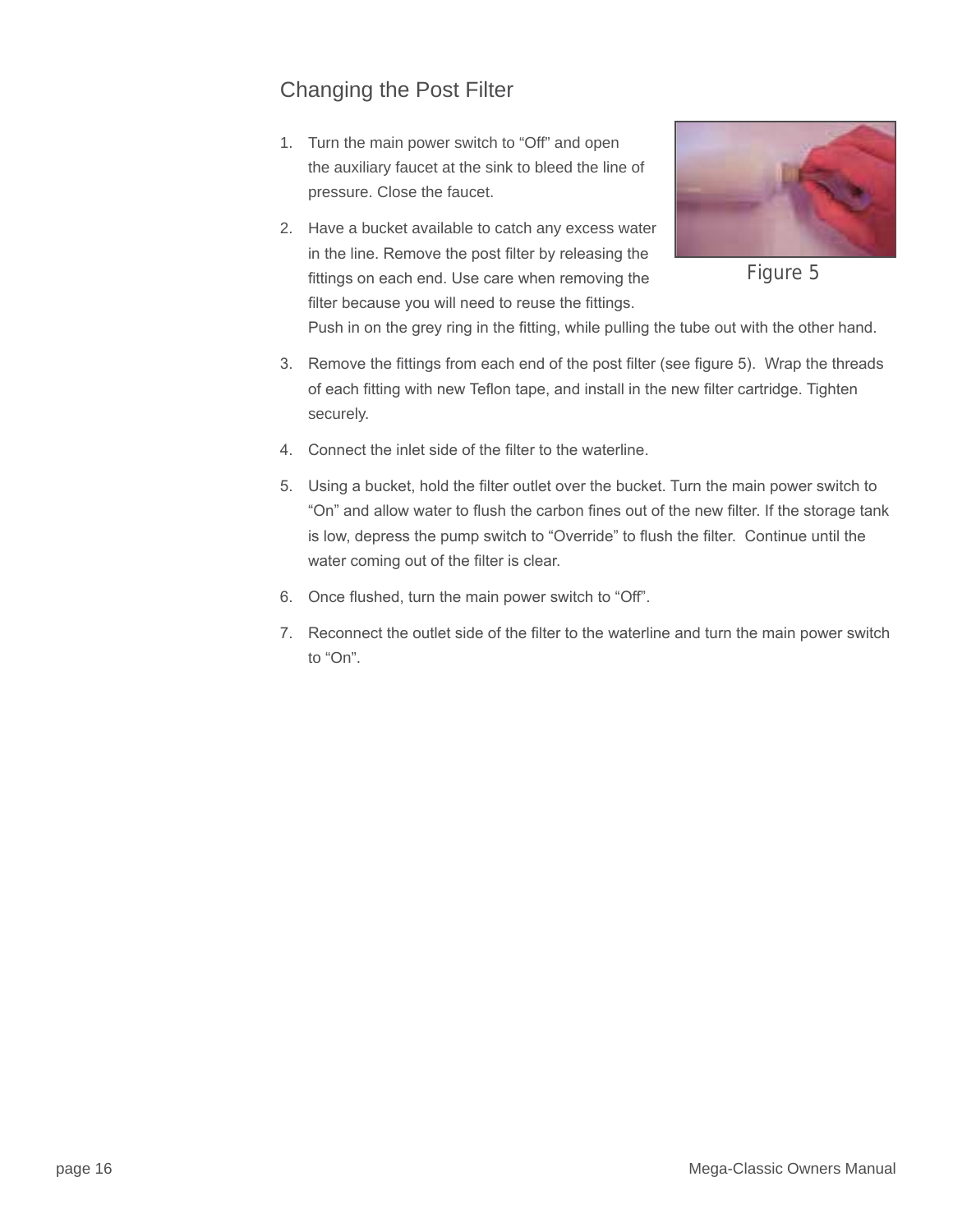## Assembly of the Optional Cart/Floor Stand

This cart is a custom fabricated accessory designed especially for the Mega-Classic. It allows for the distiller to be positioned correctly for ease of operation, draining and maintenance. It also allows for the use of a manual drain valve or faucet on your distilled water storage tank.

To assemble the Floor Stand/Cart:

- 1. Connect pieces (D) with pieces (A), and (C) with the bolts (B) provided. Piece (A) should be positioned on top as shown in the drawing.
- 2. Insert the Castor Inserts (F) into the legs of Piece (D).
- 3. Insert the Castors (E) into the legs. Make sure that the Castor Inserts and Castors are inserted completely into the legs.
- 4. Place the distiller on top of the cart, ensuring that the legs on one side of the Mega-Classic are inserted into the Leg Catchers.

| I I EM | <b>DESCRIPTION</b>                 |   |
|--------|------------------------------------|---|
| A      | Side Brace with Leg Catcher        | 2 |
| В      | Bolt, 1/4-20 x 2" Hex Head         | 8 |
| C      | Side Brace                         | 2 |
| D      | End Frame, Welded                  | 2 |
| E      | 2" Castors                         | 4 |
| F      | <b>Plastic Inserts for Castors</b> |   |

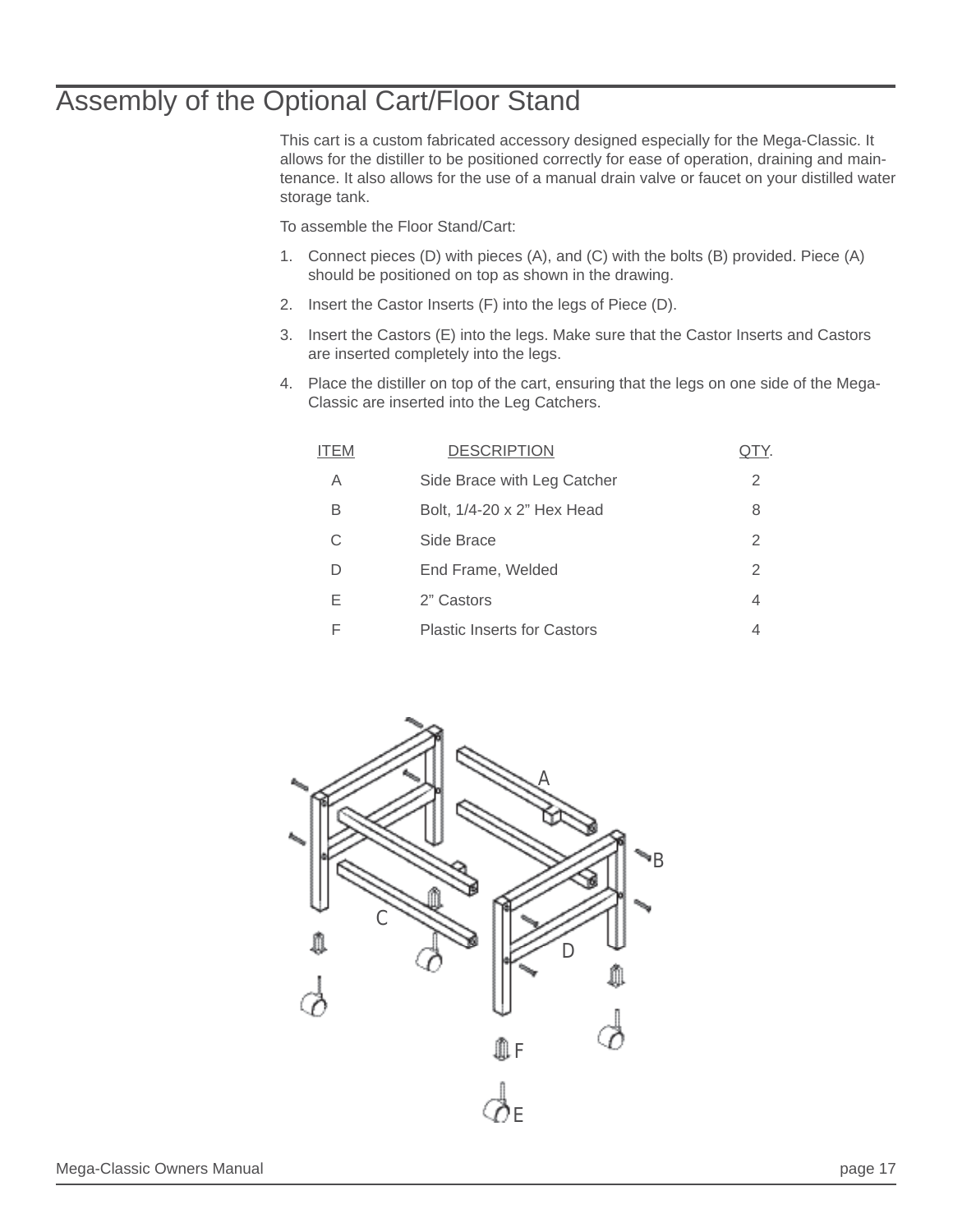#### The machine will not operate at all.

*Note: The water level in the storage tank must be below 3/4 full before the distiller can be restarted.*

- Make sure the power cord is plugged into the wall outlet and the outlet is working properly.
- Make sure the main power switch is ON. If it is, the switch may be defective and needs to be replaced. Check with a volt/ohm meter.
- Make sure the function switch is in the "Distill" position. If it is, the switch may be defective and needs to be replaced. Check with a volt/ohm meter.
- Make sure the incoming water supply is turned on and is flowing into the boiling tank.
- Check for excessive water in the drip tray. Drain if necessary.

# 2

1

#### The boiling tank will not fill with water automatically.

*Note: Make sure the saddle tapping valve or utility hook-up valve is turned ON to supply the feed water.*

If the float ball inside the boiling tank is resting against the support arm and is fully depressing the low-level microswitch, you probably need to replace the microswitch. Check with a volt/ohm meter.

 If the microswitch checks out ok, and the heating element and fan come on, then you need to replace the heating element relay. Another indication of a bad heating element relay is the reset will pop.

If the solenoid is making a buzzing noise, your feed water supply line may be clogged or you may have a defective solenoid valve. Check it with a volt/ohm meter.

# 3

#### The fan will not operate or is making excessive noise.

- If the fan is mounted properly on the storage tank, the fan blade is not loose around the motor shaft and and the blade spins freely when turned by hand without hitting anything, then you may have a defective fan motor. Check with a volt/ ohm meter.
- If the fan switch is in the "On" position, you may have a defective switch. Check with a volt/ohm meter.
- If the function switch is in the "Distill" position and the heating element is not operating either, you may have a defective function switch. Check with a volt/ohm meter.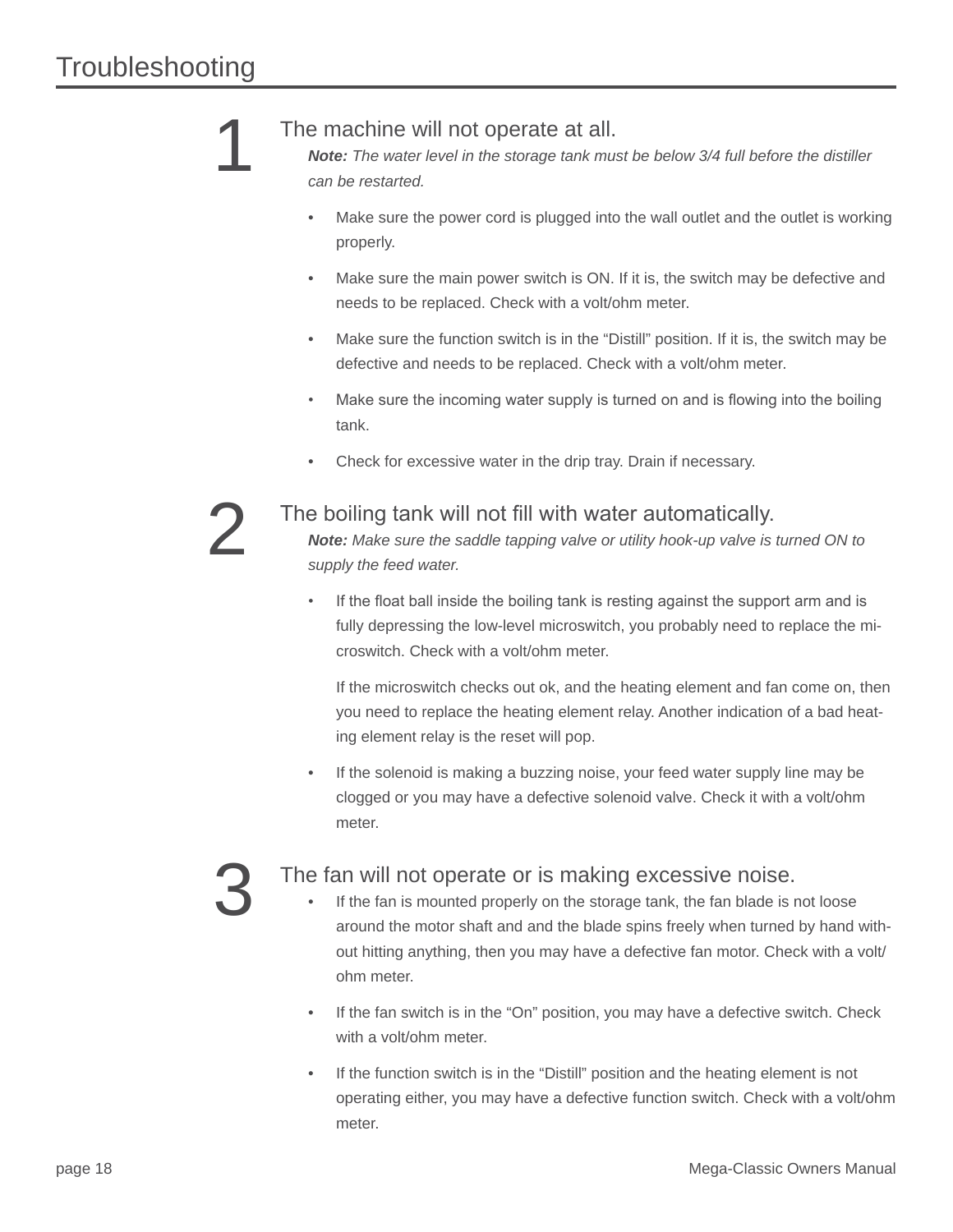The distiller fills to normal operating level, but the heating element will not heat or bring water to a boil.

- If the reset is not popped or the fan is running and the boiling tank is full of water, you may have a defective heating element. Replace heating element.
- If water continues to fill the boiling tank after draining the tank, and the fan isn't operating, then you may have a defective high-level boiling tank microswitch. Check with a volt/ohm meter.
- If the function switch is in the "Distill" position, the fan is not operating, you may have a defective function switch. Check with a volt/ohm meter.

#### The boiling tank overflows with water.

*Note: If your machine is new, make sure you have removed the wire tie used to restrain*  the float during transit.

• If the float actuating arm is depressing the high-level microswitches (the bottom ones) and the float rod is moving freely and floats accordingly with the water level, you may have a defective microswitch. Check with a volt/ohm meter.

 If the microswitches check out ok, and the heating element and fan come on, then you need to replace the heating element relay. Check with a volt/ohm meter.

- If the microswitches and heating element relay check out ok, then you may have a defective solenoid. Turn the main power switch to "Off". If water continues to flow into the boiling tank, then you need to replace the solenoid.
- If the float is not moving freely, you may need to install a new bushing and o-ring float repair kit.
- If the float ball is full of water, replace the float ball.

# 6

5

#### Machine does not shut off when storage tank is full.

- If the storage tank high-level microswitch is fully depressed, then you may have a defective microswitch. Depress both the boiling tank and storage tank high-level microswitches. If the unit does not shut down, remove one wire from the boiling tank microswitch. If the unit shuts down, replace the boiling tank microswitch. If the machine does shut down, leave the wire off and remove one wire from the storage tank high-level microswitch. If the unit shuts down, replace the storage tank microswitch.
- If the unit does not shut down when removing the wires from testing the boiling tank and storage tank microswitch wires, then you need to replace the main control relay.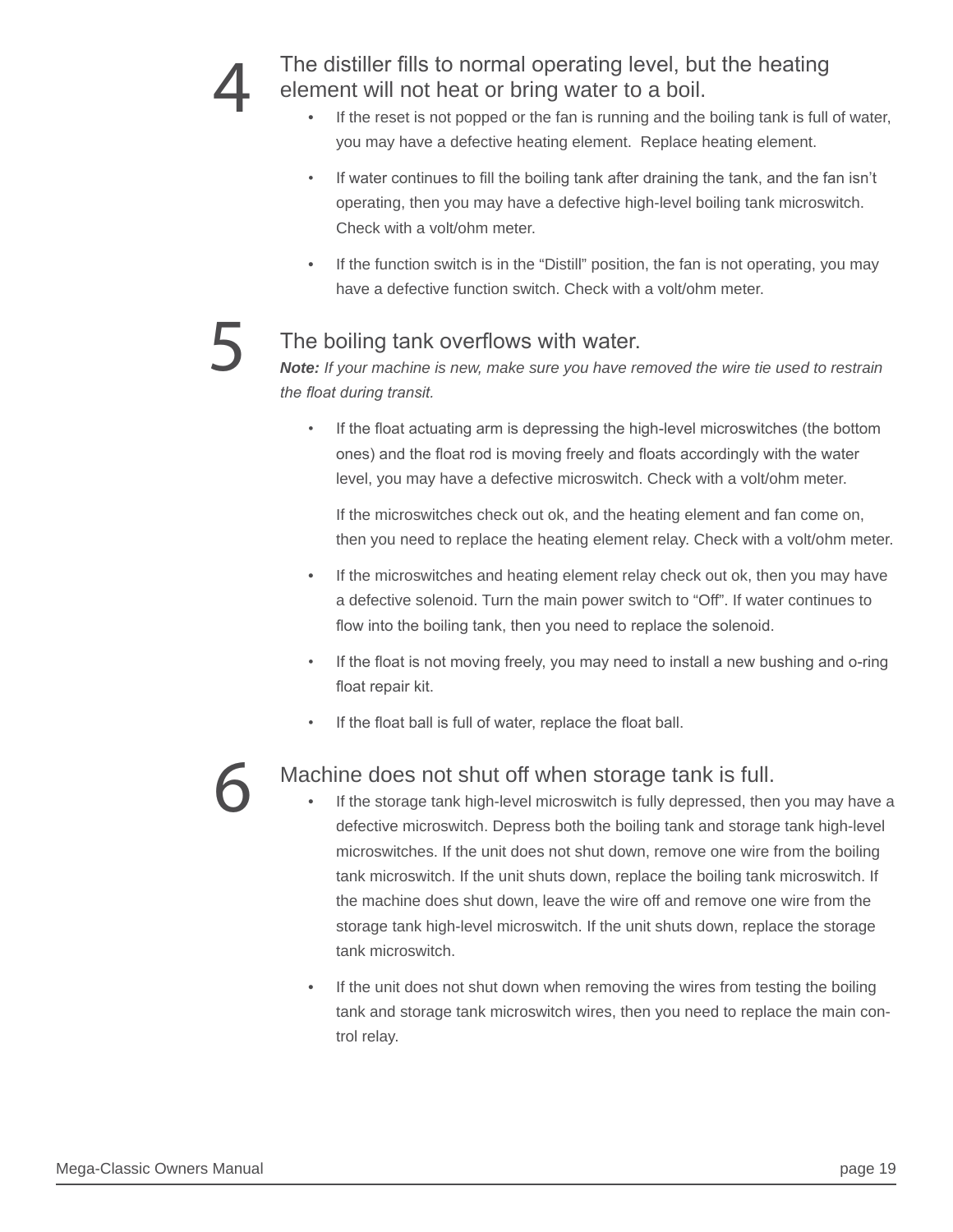- The boiling tank automatic drain valve does not open or shut.<br>
 If water continues to drain during operation of the distiller, you may have a def<br>
tive drain valve. Heavy scale may be preventing the drain valve from closi If water continues to drain during operation of the distiller, you may have a defective drain valve. Heavy scale may be preventing the drain valve from closing completely. Clean the boiling tank or replace the drain valve.
	- If there is no water coming from the drain valve or it is draining slowly, you may have scale build-up in the drain valve or a defective drain valve. Clean or replace the drain valve.

The demand pump does not work properly or not at all.

*Note: The storage tank must be at least 1/4 full for the pump to operate.*

- If the unit is plugged in and the main power switch is "On", you may have a blown fuse, defective pump switch, defective pressure switch or defective pump. Check with a volt/ohm meter.
- If pump cycles on and off, but no water is delivered or it will not shut off after you close the faucet or cycles on and off when not in use, you may have leaks in your water line, a defective pressure switch, or defective pump.
- If pump does not deliver water to the faucet at a steady pressure, you may have a defective pump.

8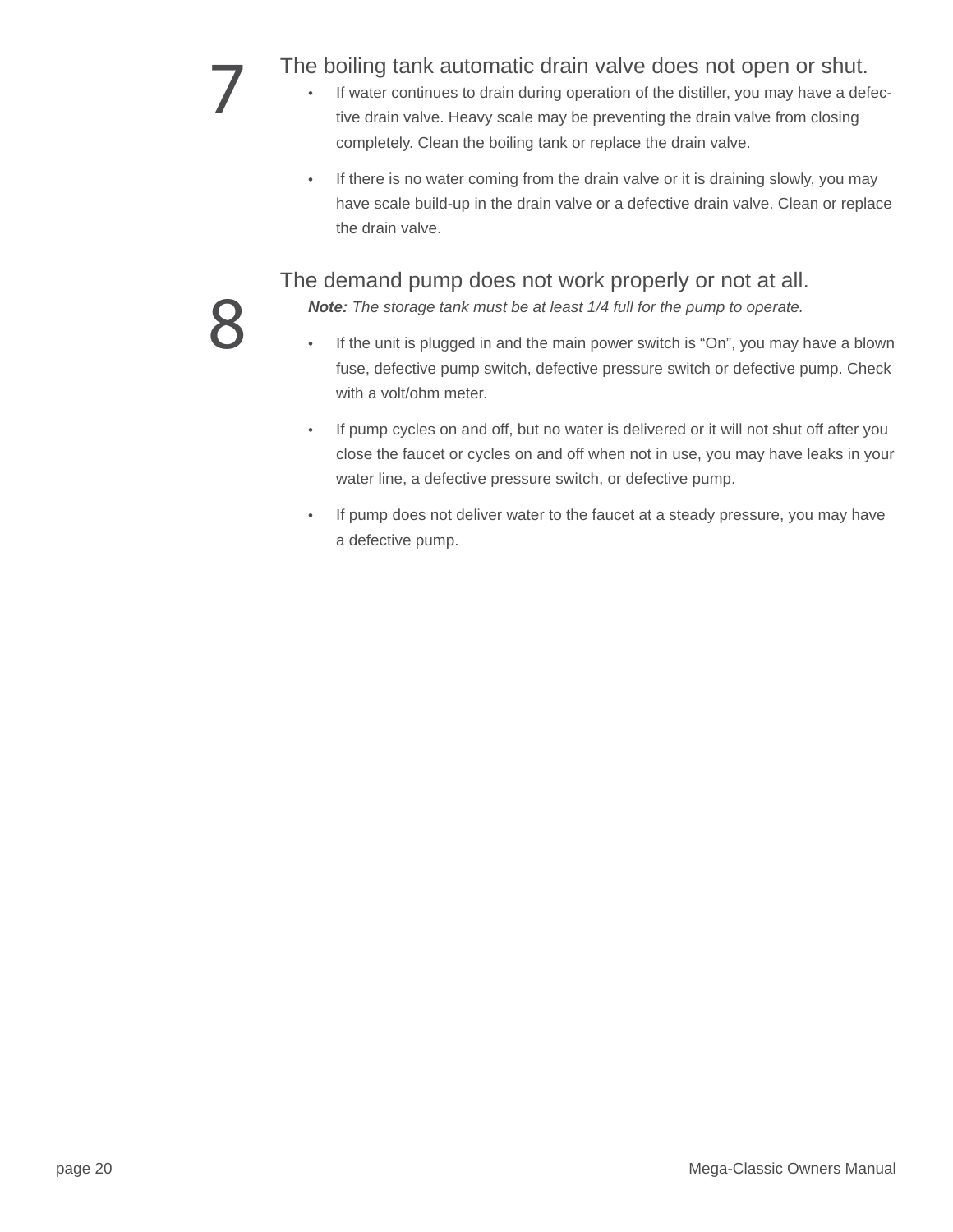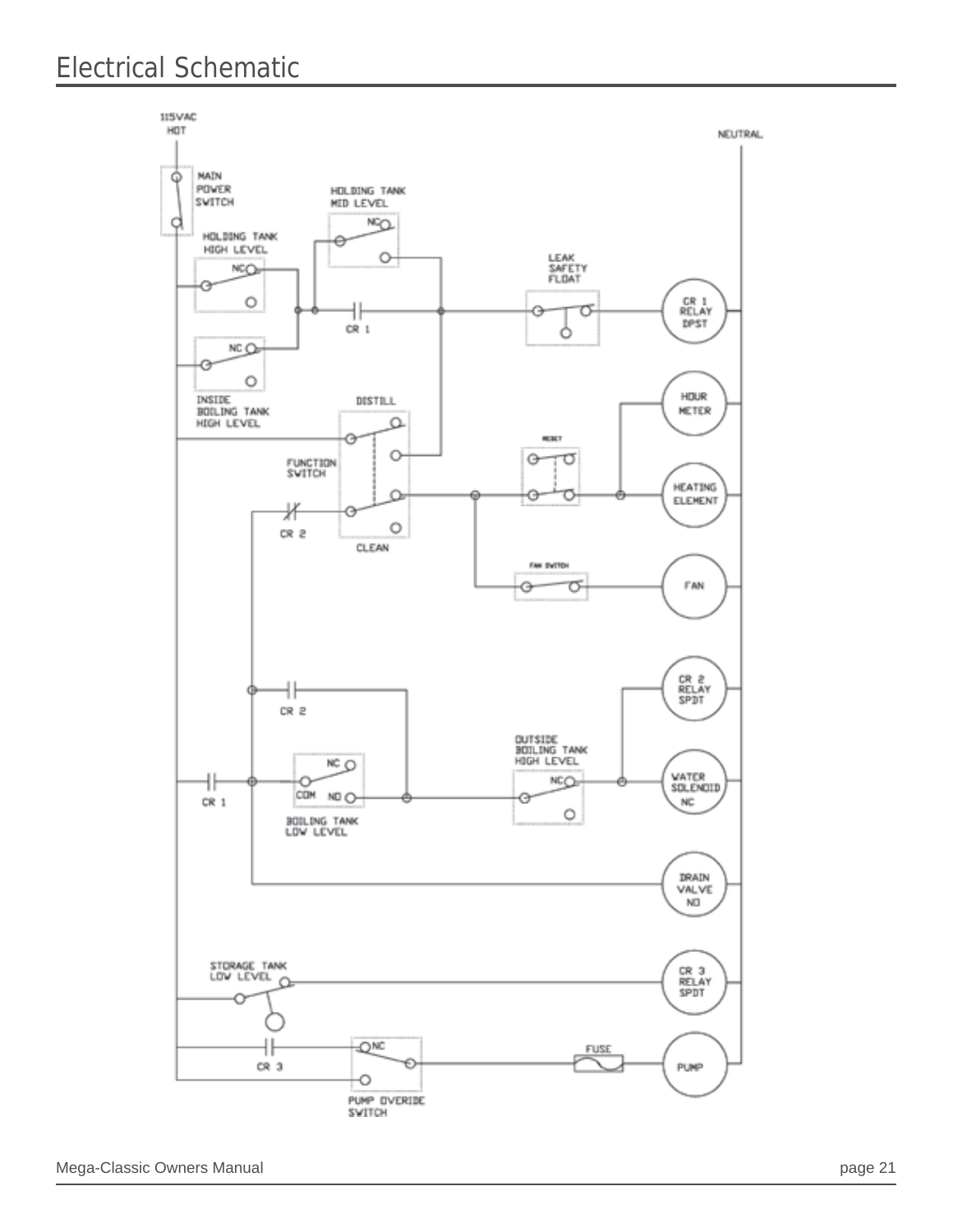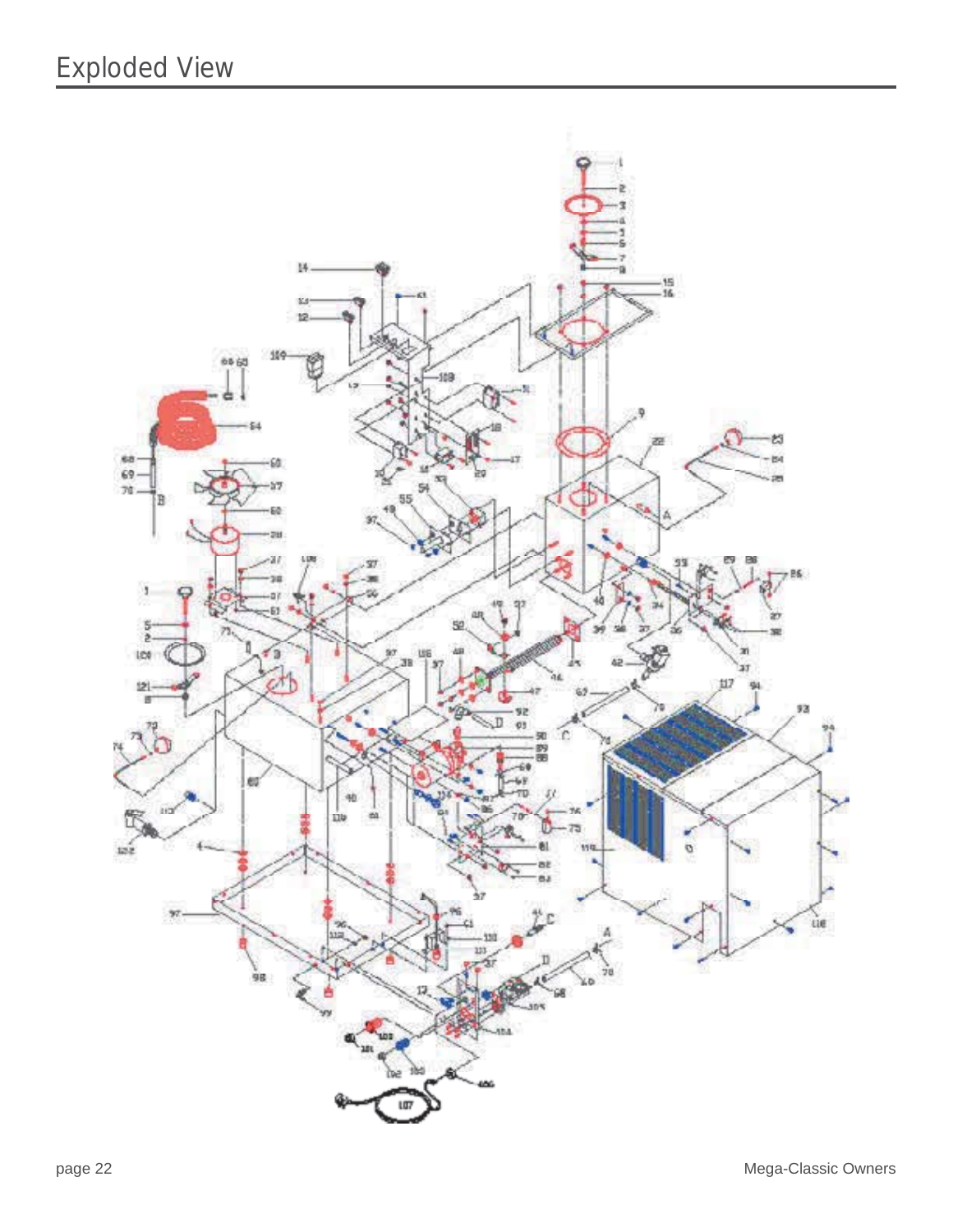# Parts Listing

Key # 120V P/N 240V P/N Description Key # 120V P/N 240V P/N Description

|                                                          | 1  8009  8009  Lid knob w/stud                                            |
|----------------------------------------------------------|---------------------------------------------------------------------------|
| 2  6022  6022  Lid o-ring                                |                                                                           |
| 3  519  519  Lid disc                                    |                                                                           |
| 4  6049  6049  Gasket                                    |                                                                           |
|                                                          | 5  9009  9009  Flat washer, 1/4'                                          |
| 6  9085  9085  Lid spring                                |                                                                           |
|                                                          | 7  402B 402B  Lid crossbar w/nut                                          |
|                                                          | 8224-0003 224-0003Locknut, 1/4-20                                         |
|                                                          | * 409 409  Lid Assembly (#1-#8)                                           |
|                                                          | 9  6010  6010  Boiling tank gasket                                        |
|                                                          | 10  7206 7206V  Relay, heating element                                    |
|                                                          | 11  7208 7208V  Relay, storage tank                                       |
|                                                          | 12  7227  7227  Momentary water switch (2 each)                           |
|                                                          | 13  7228  7228  ON/OFF switch (2 each)                                    |
|                                                          | 14  7221  7221  Function switch                                           |
|                                                          | 15  9039  9039  Cap Nut, 1/4-20                                           |
|                                                          | 16.32028-02  32028-02. Tray, boiling tank, studded                        |
|                                                          | 17  9095 9095  Screw, 8-32 x 1/2"                                         |
| 18  7215  7215  Terminal strip                           |                                                                           |
| 19  9043  9043  Hex Nut, 8-32                            |                                                                           |
|                                                          | 20  7217  1 72171  amp slo-blo fuse                                       |
|                                                          | 22.32501B-0232501B-02 Boiling tank, studded                               |
| 23  9519  9519  Float ball                               |                                                                           |
| 24  9018  9018  Hex nut, 6-32                            |                                                                           |
| 25  514  514  Float rod                                  |                                                                           |
| 26  9024  9024  Set screw                                |                                                                           |
| 27  9098  9098  Actuating arm                            |                                                                           |
| 28  9080  9080  Float bushing                            |                                                                           |
| 29  6021  6021  Float o-ring                             |                                                                           |
|                                                          | 30* 659 659  Float Kit (#23-#29)                                          |
| 31  7201  7201  Microswitch                              |                                                                           |
| 32  9041  9041  Hex Nut, 4-40                            |                                                                           |
|                                                          | 33  9001  9001  Screw, 4-40 x 5/8"                                        |
|                                                          | 34  9030  9030  Screw, 4-40 x 1-1/8"                                      |
|                                                          | 35* 654 654  Microswitch Kit (#31-#33)                                    |
|                                                          |                                                                           |
|                                                          | 37  9045  9045  Hex nut, 1/4-20                                           |
|                                                          | 38  9032  9032  Lock washer, 1/4"                                         |
|                                                          | 39  32006  32006  Boiling tank mounting bracket                           |
|                                                          |                                                                           |
|                                                          |                                                                           |
| 40  8070  8070  Nylon spacer                             |                                                                           |
|                                                          | 41  9633  9633  Adaptor, STEM to BARB                                     |
|                                                          | 42  7257 7257V  Automatic drain valve, NC                                 |
|                                                          | 43  7230  7230  Cable holder, w/latch                                     |
|                                                          | 44  9046  9046  Star washer, #10                                          |
|                                                          | 45  6005  6005  Heating element gasket                                    |
|                                                          | 46  7070  70100  Heating element                                          |
|                                                          | 47 400A-02  400A-02 U-clamp w/stud                                        |
|                                                          | 48  9009  9009  Flat washer, 1/4"                                         |
| 49  9061  9061  Hex nut, 10-24                           |                                                                           |
|                                                          | 50* 634634V  Heating Element Kit (#45-#49)                                |
|                                                          | 51* 661 661  U-Clamp Kit (#47-#49)                                        |
| 52  508  508  Heat tab                                   |                                                                           |
| 53  7069  7069  Reset                                    |                                                                           |
|                                                          | 54  510  510  Reset retainer board                                        |
|                                                          | 55.32520-02 32520-02. Plate, reset retainer, studded                      |
|                                                          | 56  32007  32007  Boiling tank mounting angle                             |
|                                                          | 57  541  541  Fan motor mounting bracket                                  |
| 58  32504 32504V  Fan motor<br>59  7010  7010  Fan blade |                                                                           |
|                                                          |                                                                           |
| 60  9092  9092  Push nut                                 |                                                                           |
| 61  9003  9003  Lock nut, 8-32                           |                                                                           |
|                                                          | 62* 653653VFan & Motor Kit (#58-#61)                                      |
|                                                          | 63* 639 639  Fan Blade Kit (#59-#60)                                      |
|                                                          | 64  9513  9513  Condensing coil<br>65  9530  9530  Compression ring, 3/8" |

|                                   | 66  9510  9510  Compression nut, 3/8"                                                       |
|-----------------------------------|---------------------------------------------------------------------------------------------|
|                                   | 67* 626 626  Condensing Coil Kit (#64-#66)                                                  |
|                                   | 68  9922  9922  Hose clamp, 19/32"                                                          |
| 69  9541  9541  Silicone tubing   |                                                                                             |
|                                   | 70  9921  9921  Hose clamp, 5/8"                                                            |
| 71  8014  8014  Air Filter        |                                                                                             |
| 72  9519  9519  Float ball        |                                                                                             |
| 73  9018  9018  Hex nut, 6-32     |                                                                                             |
| 74  525  525  Float rod           |                                                                                             |
|                                   | 75  9091  9091  Storage tank actuating arm                                                  |
| 76  9024  9024  Set screw         |                                                                                             |
| 77  9080  9080  Float bushing     |                                                                                             |
| 78  6021  6021  Float o-ring      |                                                                                             |
|                                   |                                                                                             |
|                                   | 79* 655 655  Float Kit (#72-#79)                                                            |
|                                   | 80  36519  36519  Storage tank, studded                                                     |
|                                   | 81  32022  32022  Switch mounting plate                                                     |
| 82  7209  7209  Microswitch       |                                                                                             |
| 83  9041  9041  Hex nut, 4-40     |                                                                                             |
|                                   | 84  9001  9001  Screw, 4-40 x 5/8"                                                          |
|                                   | 85* 660 660  Microswitch Kit (#82-#84)                                                      |
|                                   | 86  9070  9070  Lock nut, 10-24                                                             |
|                                   | 87  9094  9094  Flat washer, #10                                                            |
|                                   | 88  95103  95103  Nylon hose BARB elbow                                                     |
|                                   | 89  32505  32505V  Demand pump                                                              |
| 90  9606  9606  Stem adaptor      |                                                                                             |
| 91  9577  9577  3/8" tubing       |                                                                                             |
|                                   | 92  9615  9615  Speedfit union elbow, 3/8"                                                  |
|                                   | 93  36033  36033  Cladding access door                                                      |
|                                   | 94  9029  9029  Sheet metal screw                                                           |
|                                   |                                                                                             |
|                                   |                                                                                             |
| 96  9048  9048  Nut, hex, 1/8"    |                                                                                             |
|                                   | 97 32037W-02 32037W-02 Stainless steel tray, studded                                        |
| 98  8011  8011  Appliance feet    |                                                                                             |
| 99  95504  95504  Nylon elbow     |                                                                                             |
|                                   | 100  9611  9611  Bulkhead union, 1/2"                                                       |
|                                   | 101  9617  9617  Red collet cover, 1/2"                                                     |
|                                   | 102  9618  9618  Blue collet cover, 3/8"                                                    |
|                                   | 103  9612  9612  Bulkhead union, 3/8"                                                       |
|                                   | 104  36036  36036  Pan, connection, SS                                                      |
| 105  7219A7219AV  Solenoid        |                                                                                             |
|                                   | 106  7275  7275  IEC Female connector                                                       |
|                                   | 107  7276  7276  IEC Power cord                                                             |
|                                   | 108  32035A32035A Plate, switch, electrical                                                 |
| 109.219-0227  219-0227 Hour meter |                                                                                             |
|                                   | 110  32029  32029  Bracket, safety float                                                    |
|                                   | 111213-0037  213-0037 Switch, level, safety                                                 |
|                                   | 112  9627A 9627AO-ring, 3/8"ID x 9/19"ID                                                    |
|                                   | 113  9624  9624  Plug, 3/8"-16, NPT, nylon                                                  |
|                                   | 114.110-9057  110-9057. Float, level control                                                |
|                                   | 115  32039  32039  Pump cover bracket                                                       |
|                                   | 116  6070  6070  Grommet protector strip                                                    |
|                                   | 117  36034  36034  Top Cladding w/slots                                                     |
|                                   | 118  36031  36031  Cladding, right side panel                                               |
|                                   | 119  36032  36032  Cladding, wrap around                                                    |
|                                   | 120  548  548  Lid, storage tank                                                            |
|                                   | 121.402C-01402C-01Lid Crossbar, w/nut, storage tank                                         |
|                                   | 122  95315  95315  Faucet, Black, lock open                                                 |
| $*$ 410 410                       | Storage Tank Lid Assembly                                                                   |
|                                   | 32050 32050  Boiling tank side insulation<br>** 32051 32051  Boiling tank bottom insulation |

\* parts kit \*\* not shown on exploded view